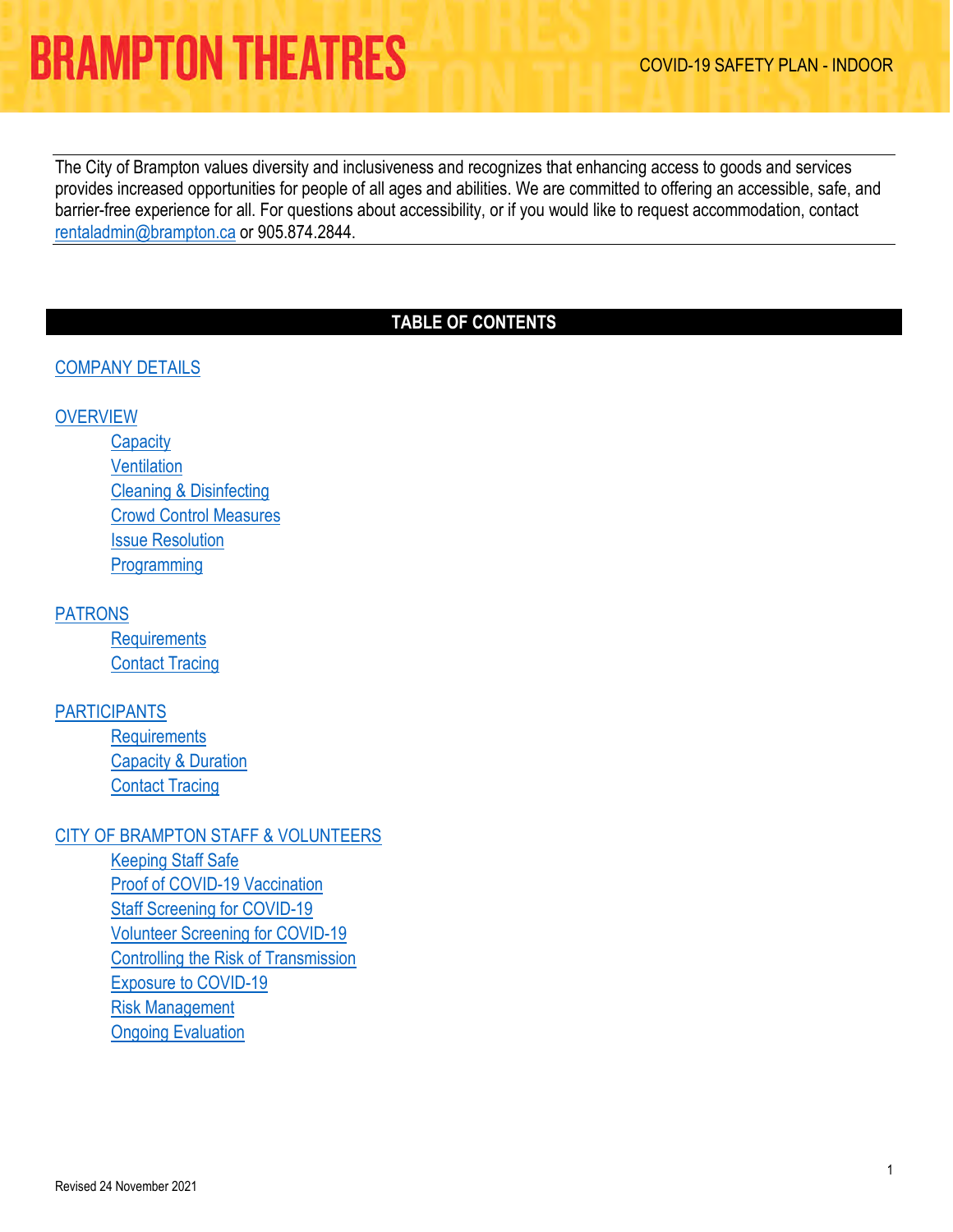City of Brampton

### **COMPANY DETAILS**

| <b>Business name:</b> |
|-----------------------|
| Date completed:       |
| Division/group:       |
| Date distributed:     |
| Revision date:        |
| Developed by:         |
| Others consulted:     |
|                       |

December 1, 2020 Performing Arts December 2, 2020 November 24, 2021 Performing Arts Brampton Emergency Management Office Emergency Response and Training Employee and Labour Relations Enforcement & By-Law Services Health, Safety and Wellness Insurance & Risk Management Joint Health & Safety Committee Legislative Services Security Services Strategic Communications

### **CONTACT INFORMATION**

For security-related concerns, contact City of Brampton Security Services 905-874-2111 For health concerns, contact Peel Public Health 905-791-7800 For general inquiries, contact Service Brampton 3-1-1 For inquiries about Performing Arts facilities, contact 905-874-2844 from 8:30am - 4:30pm Monday-Friday For emergencies call 9-1-1

## **OVERVIEW**

<span id="page-1-0"></span>There is currently an inherent risk of exposure to COVID-19 in any public place where people are present. COVID-19 and its variants are extremely contagious diseases that can lead to severe illness and death, especially to older adults and individuals with underlying medical conditions. Patrons and participants must comply with all posted City instructions and understand and assume all risks related to exposure to COVID-19.

Due to the nature of COVID-19 restrictions, this information is subject to change with little notice.

The City of Brampton is working in accordance with the provincial [COVID-19 Roadmap to Reopen;](https://www.ontario.ca/page/covid-19-response-framework-keeping-ontario-safe-and-open) this plan outlines how current guidelines are being applied indoors in Performing Arts facilities.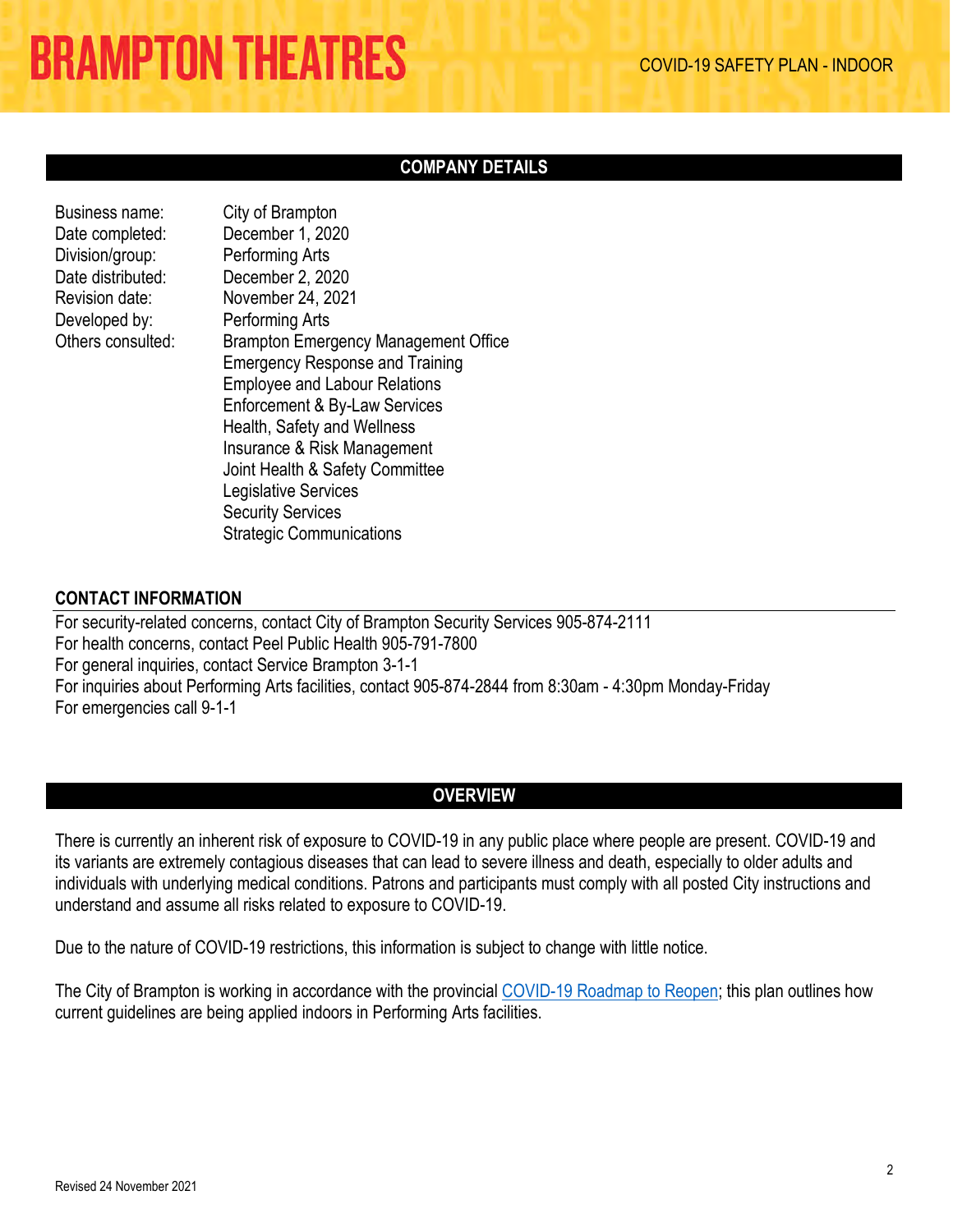#### <span id="page-2-0"></span>**CAPACITY**

Effective Friday, November 19, capacity limits for patrons attending performances in Performing Arts venues will be lifted, in accordance with provincial regulations. The current allowable capacity limit is determined by City of Brampton staff based on current restrictions; and may be reduced to accommodate equipment, staging, customer service seating, and sightlines based on stage configuration. Current allowable capacity excludes City of Brampton staff and volunteers, as well as [participants.](#page-10-2)

#### <span id="page-2-1"></span>**VENTILATION**

The Rose Theatre is equipped with multiple mechanical ventilation systems which continuously filter, exhaust and introduce fresh air into the facility. There are eight (8) air handlers in the facility; three (3) are dedicated to the stage and theatre, and one (1) larger one is dedicated to the lobby. All air handlers remain in service while the building is occupied.

The HVAC systems are maintained according to the manufacturer's instructions, and monthly preventative maintenance and inspections, including for the presence of suspected biological growth, are completed on all air handlers, including filters and belts. The ventilation system is air tight and as such does not require additional sealing methods.

### <span id="page-2-2"></span>**CLEANING AND DISINFECTING**

Performing Arts facilities are cleaned and sanitized daily, focusing on touchpoints and high traffic areas. The facility is cleaned/sanitized before and after each performance. Staff keep a log of all cleaning/sanitizing activities.

All products used to disinfect and sanitize in Performing Arts facilities are effective against COVID-19, and are included on the [Health Canada List of Hard-surface disinfectants and hand sanitizers \(COVID-19\): disinfectants with evidence for use](https://www.canada.ca/en/health-canada/services/drugs-health-products/disinfectants/covid-19/list.html)  [against COVID-19:](https://www.canada.ca/en/health-canada/services/drugs-health-products/disinfectants/covid-19/list.html) 

- Oxivir Tb RTU Disinfectant Cleaner (Spray and Wipes), DIN # 02283522/02283530
- SE15 Hospital Grade Disinfectant Spray & Wipe Cleaner, DIN # 02466031
- Clorox Bleach Free Disinfecting Wipes, DIN # 02466031
- Sani-Hands DIN # 02242309

City of Brampton staff follow the manufacturer's directions on each product to ensure proper disinfecting of all surfaces and touchpoints. Alternate cleaning products are used on equipment and surfaces that are not touchpoints, and that require food-safe handling and cleaning.

Performing Arts hand sanitizers are effective against COVID-19, and are included on th[e Health Canada List of Hard](https://www.canada.ca/en/health-canada/services/drugs-health-products/disinfectants/covid-19/list.html)[surface disinfectants and hand sanitizers \(COVID-19\): disinfectants with evidence for use against COVID-19:](https://www.canada.ca/en/health-canada/services/drugs-health-products/disinfectants/covid-19/list.html)

- Pro Clean Hand Sanitizer Gel, DIN # 80099549
- Deb InstantFOAM Hand Sanitizer, DIN # 02231594

#### <span id="page-2-3"></span>**CROWD CONTROL MEASURES**

The following methods will be used to strengthen and communicate safety onsite at indoor venues:

- Registration or ticket purchase from City of Brampton box office required for patrons (no consignment tickets)
- Messaging on websites and at time of registration or ticket purchase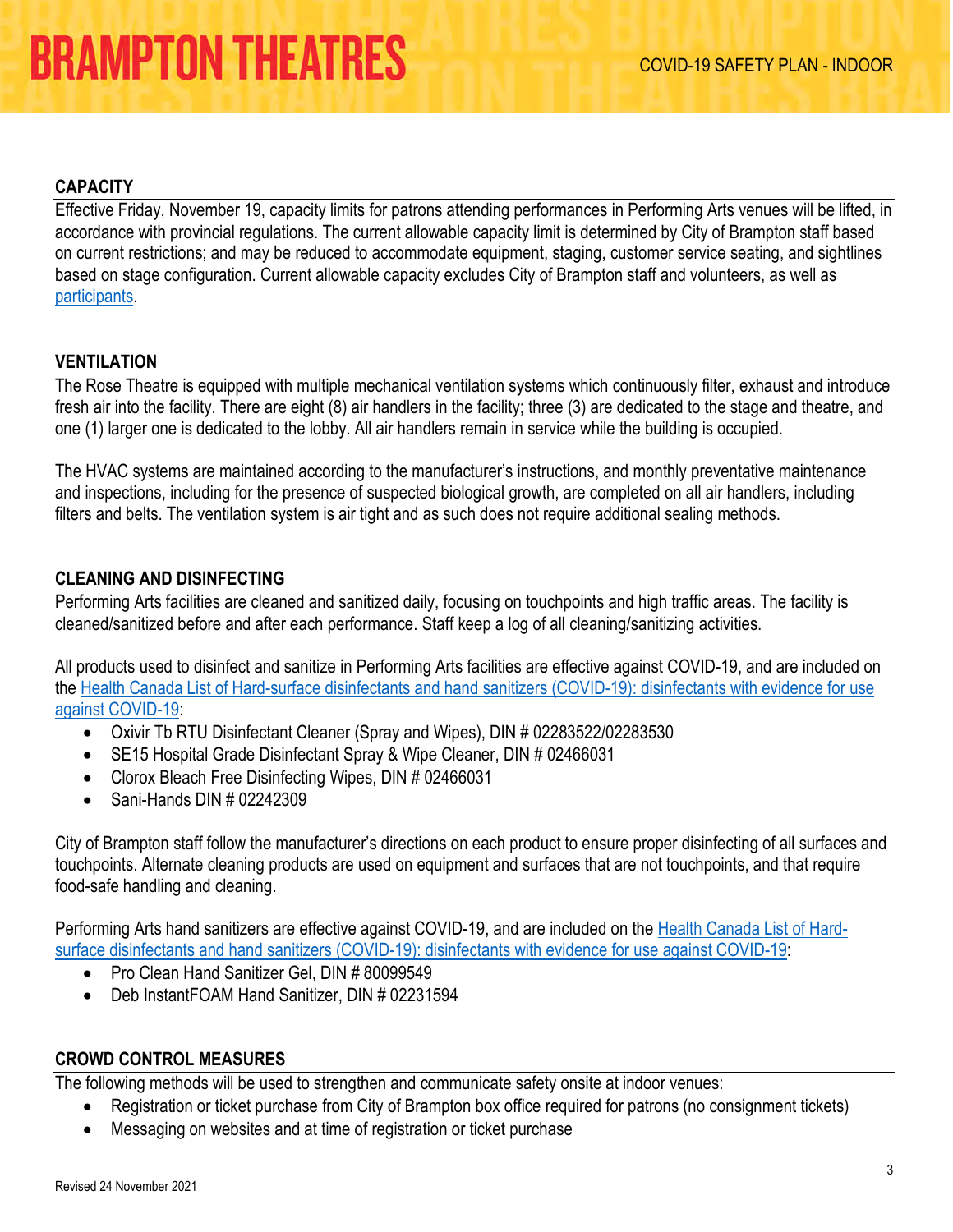- Staff onsite to manage and track access to all indoor spaces
- Announcements for patrons
- Screen signage
- Physical barriers
- Security presence
- Key card access to restricted areas

Both Garden Square and the Market Square parking garage are spaces that are open to the public. For any security issues, contact City of Brampton Security Services.

### <span id="page-3-0"></span>**ISSUE RESOLUTION**

In case of minor/major incident or accident, staff will proceed in accordance with the Accident/Incident Procedures, and complete an Accident/Incident report. In case of emergency, call 9-1-1.

All City of Brampton staff onsite who notice patrons not wearing their masks, or wearing their masks incorrectly must remind those patrons to wear their masks correctly at all times while inside the facility.

Patrons who become sick while onsite and display symptoms that are not related to a known cause or pre-existing condition will be asked to leave the facility.

Patrons who refuse to wear a mask and who do not have either a medical exemption, or are not on the list of 'situations [when you don't have to wear a mask'](https://www.ontario.ca/page/face-coverings-and-face-masks#section-1) (no documentation required) will be asked to leave the facility as follows:

- 1. Volunteers/staff will use "Put your mask on" signs to advise patrons to put their mask on
- 2. Volunteers/staff will advise the Front of House Manager, who will tell them to put their mask on
- 3. Front of House Manager will have security advise the patron that this is their final warning
- 4. Front of House Manager will have security escort the patron off the premises, and contact By-law Enforcement if applicable

At The Rose, a minimum of one (1) security guard is onsite for at least thirty (30) minutes before patrons arrive, until approximately thirty (30) minutes after patrons leave. Security guards will:

- Facilitate, prevent, or support access to spaces inside the facility
- Patrol all areas accessible to patrons in the facility
- Determine if it is necessary to contact By-law Enforcement or Peel Police

Contact Security Services if an individual:

- Refuses to leave when requested
- Is yelling, swearing or being disruptive
- Becomes threatening
- Refuses to comply with COVID-19 health and safety requirements

Contact Emergency Services at 9-1-1 if an individual:

- Has or is attempting to assault you or anyone else
- Has or is believed to be in possession of a weapon
- Has or is attempting to damage property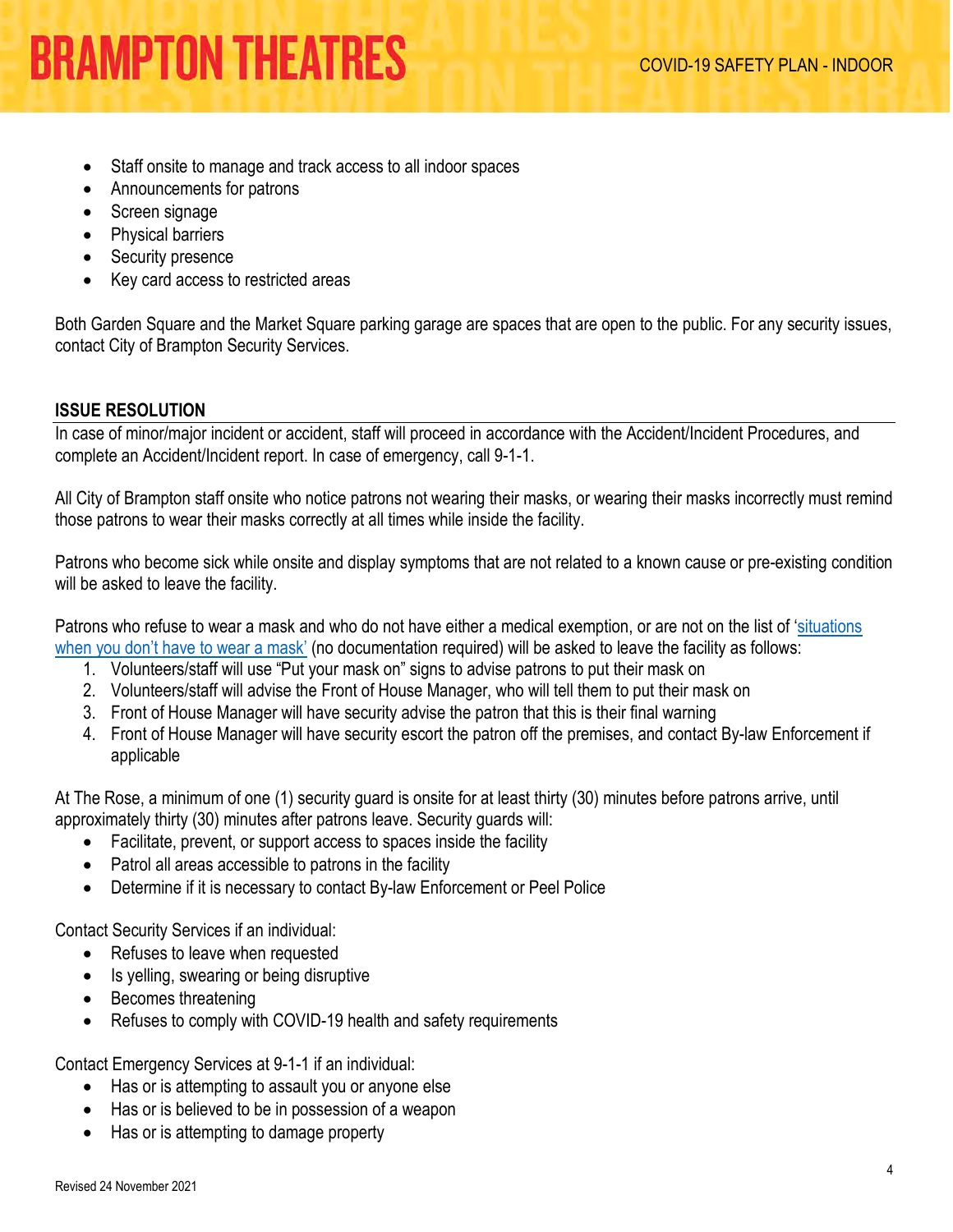#### <span id="page-4-0"></span>**PROGRAMMING**

The current programming schedule will be posted on [The Rose website.](https://tickets.brampton.ca/Online/default.asp) Due to the planning and resources required to ensure the health and safety of all patrons, participants, and staff, the City of Brampton may choose to uphold COVID-19 related restrictions such as capacity limits, masking requirements, and physical distancing requirements, even if restrictions imposed by the Province of Ontario or the Region of Peel are lessened or lifted.

All rental requests are being considered on a case by case basis to ensure that proposed activities can take place safely. [Request Forms](https://tickets.brampton.ca/content/Files/Marketing/1_PA_RentalRequest_Form_FINAL.pdf) must be received a minimum of twelve (12) weeks prior to the proposed event date. This is essential in order for the City to complete the required planning for any event, and to ensure the health and safety of patrons, participants and staff. Additional staff are required for in-person events to ensure that all health and safety measures are followed; associated charges will apply.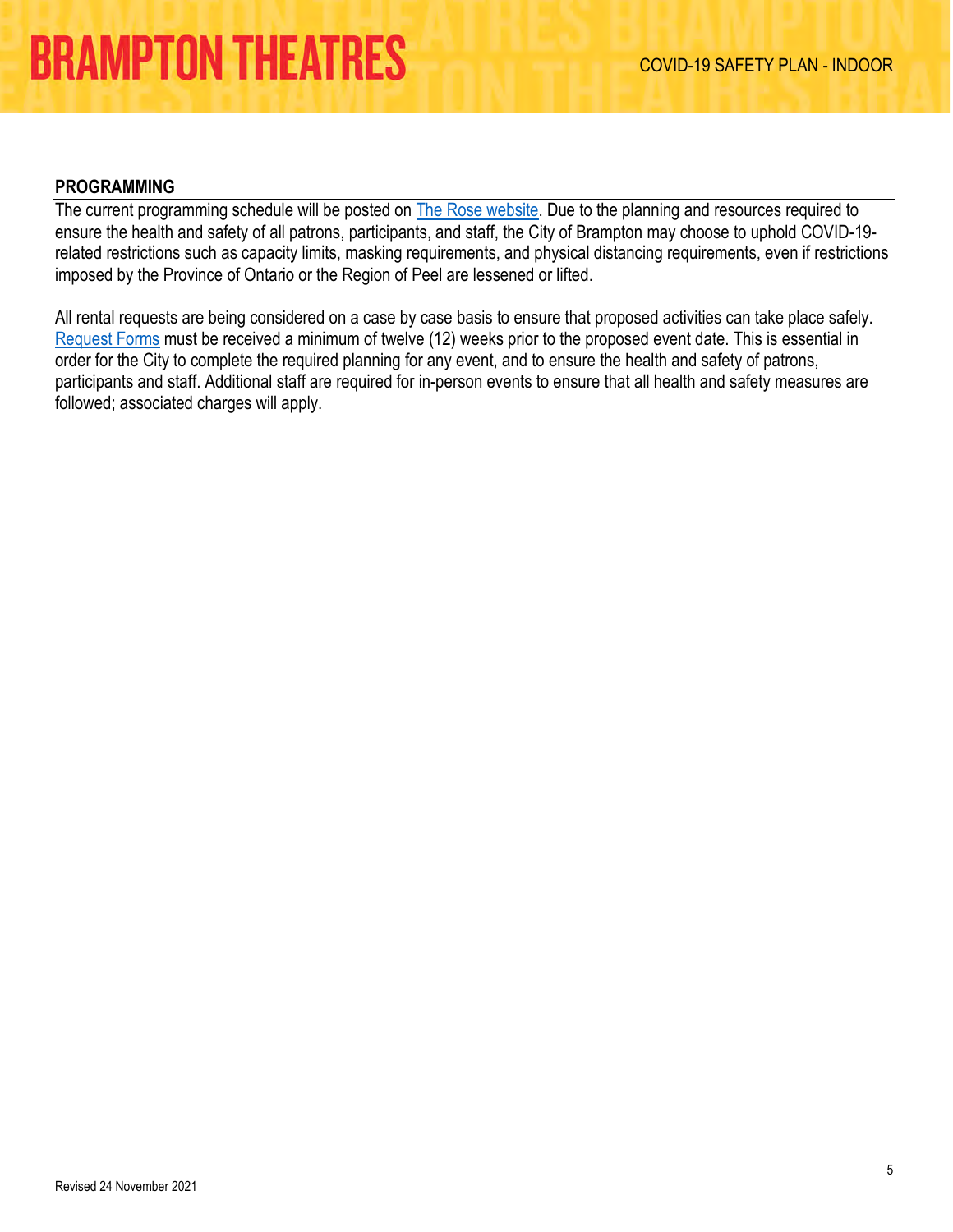### **PATRONS**

#### <span id="page-5-1"></span><span id="page-5-0"></span>**REQUIREMENTS**

All patrons are required to comply with the following COVID-19 control measures.

#### **Ticketing**

Patrons may still request printed tickets, however electronic tickets received via email and printed at home or displayed on a device can be scanned for entry to the venue.

#### **Proof of COVID-19 Vaccination**

Patrons twelve (12) years of age and older must provide proof of COVID-19 vaccination and identification with matching name and date of birth to gain admission to City of Brampton Performing Arts facilities. The final dose of the COVID-19 vaccine must have been administered at least fourteen (14) days before providing the proof of being fully vaccinated. This measure has been implemented by the Government of Ontario to provide added protection against COVID-19. Proof of a negative COVID-19 test will not be accepted as an alternative to proof of full vaccination.

The following documents are acceptable proof of COVID-19 vaccination at City of Brampton Performing Arts facilities:

- Proof of vaccination:
	- $\circ$  Ontario vaccine receipt with QR code available [online](https://covid19.ontariohealth.ca/) or by calling 1-833-943-3900
	- $\circ$  Proof of vaccination from other provinces and countries must clearly state the number of doses required for full immunization, and the number of doses received
- For patrons who cannot receive the COVID-19 vaccine, medical documentation that:
	- $\circ$  Is prepared by a physician or nurse practitioner
	- $\circ$  Is on the physician or nurse practitioner's business letterhead with address
	- $\circ$  States the patron is exempt from being fully vaccinated against COVID-19
	- $\circ$  Lists the patron's name
- A piece of identification with name and date of birth that match the proof of vaccination or medical exemption

Paper proof of vaccination and medical exemptions will continue to be accepted after the digital option is made available.

#### **Masks**

In accordance with [City of Brampton By-Law 135-2020](https://www.brampton.ca/EN/City-Hall/Bylaws/All%20Bylaws/Mandatory%20Face%20Coverings.pdf) and [provincial recommendations,](https://www.ontario.ca/page/face-coverings-and-face-masks#section-0) masks that cover the nose, mouth and chin must be worn in all indoor spaces, including the parking garage, elevators, lobby and theatre, with some [exceptions.](https://www.ontario.ca/page/face-coverings-and-face-masks#section-1) Masks must also be worn in all outdoor spaces where physical distancing is not possible. Face coverings such as scarves, bandanas, neck gaiters/warmers are not masks, and masks with exhalation valves are no longer permitted. City of Brampton staff will monitor entrance points to facilities to ensure that patrons are wearing masks. Masks may only be removed temporarily for consumption of food or drink. Masks for patrons are not provided by the City of Brampton.



### **N95 RESPIRATOR**

Respirators are tight-fitting around the nose and mouth. As respirators create a seal to prevent air leakage, they are considered a form of respiratory protection that:

- Protects the wearer
- Slows the spread of the disease
- Acts as a barrier against droplets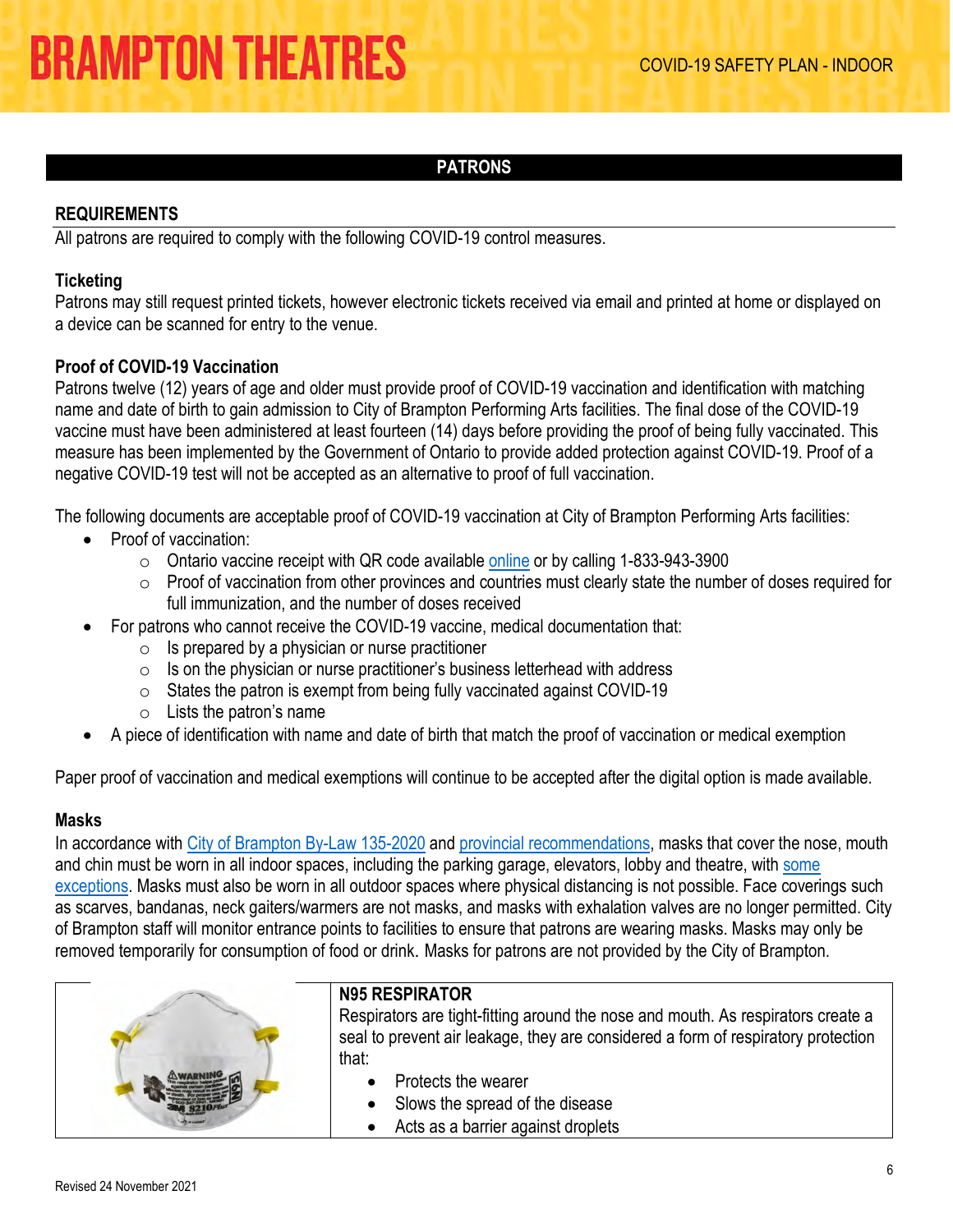| <b>MEDICAL MASK</b><br>Medical masks are loose-fitting, and although they may offer some protection to<br>the wearer, their primary purpose is to prevent cross-transmission of germs by<br>slowing the spread of the disease (for example, preventing cross-transmission<br>of pathogens from the wearer to the external environment).                                                                                                                                                               |
|-------------------------------------------------------------------------------------------------------------------------------------------------------------------------------------------------------------------------------------------------------------------------------------------------------------------------------------------------------------------------------------------------------------------------------------------------------------------------------------------------------|
| <b>CLOTH MASK</b><br>Non-medical masks or face coverings should:<br>Fit securely to the head with ties or ear loops<br>Maintain their shape after washing and drying<br>Be made of at least two layers of tightly woven material (such as cotton<br>or linen)<br>Be large enough to completely and comfortably cover the nose and<br>mouth without gaping<br>Masks with exhalation valves or vents are not recommended, as they allow<br>infectious respiratory particles to spread outside the mask. |
| <b>FACE SHIELD</b><br>Face shields do not replace masks, but can be worn in addition to a mask to<br>protect the eyes of the person wearing it. Using a face shield without a mask will<br>not protect the wearer or others from infectious respiratory particles that can<br>escape around the face shield.                                                                                                                                                                                          |

Additional information about [medical](https://www.canada.ca/en/health-canada/services/drugs-health-products/covid19-industry/medical-devices/personal-protective-equipment/medical-masks-respirators/overview.html) and [non-medical](https://www.canada.ca/en/public-health/services/diseases/2019-novel-coronavirus-infection/prevention-risks/about-non-medical-masks-face-coverings.html) masks is available on the Government of Canada website, as well as from the [Canadian Centre for Occupational Health and Safety.](https://www.ccohs.ca/covid19/facts-on-masks/)

#### **Hand Hygiene**

Patrons are encouraged to practice good hand hygiene, including routine hand washing with soap and water, and the use of hand sanitizer. Hand sanitizing stations are available during live performances. Hand sanitizer has a minimum 60% alcohol-based formulation that is proven to kill 99.9% of germs, and is fragrance-free.

#### **Barriers**

Barriers have been installed throughout all Performing Arts facilities to provide a physical divide between patrons and staff at most points of sale. At points of sale where barriers are not possible, staff will be wearing both a mask and eye protection or face shield, and the logistical set-up will ensure that physical distancing is maintained.

#### **Parking**

The Market Square parking garage is open to the public. There is currently, until further notice, no charge for parking, and no ticket is required to park in the Market Square parking garage. Masks are mandatory in the parking garage when outside of vehicles. Elevators from the parking garage to the lower lobby level of The Rose each have a maximum capacity of three (3) people fully masked.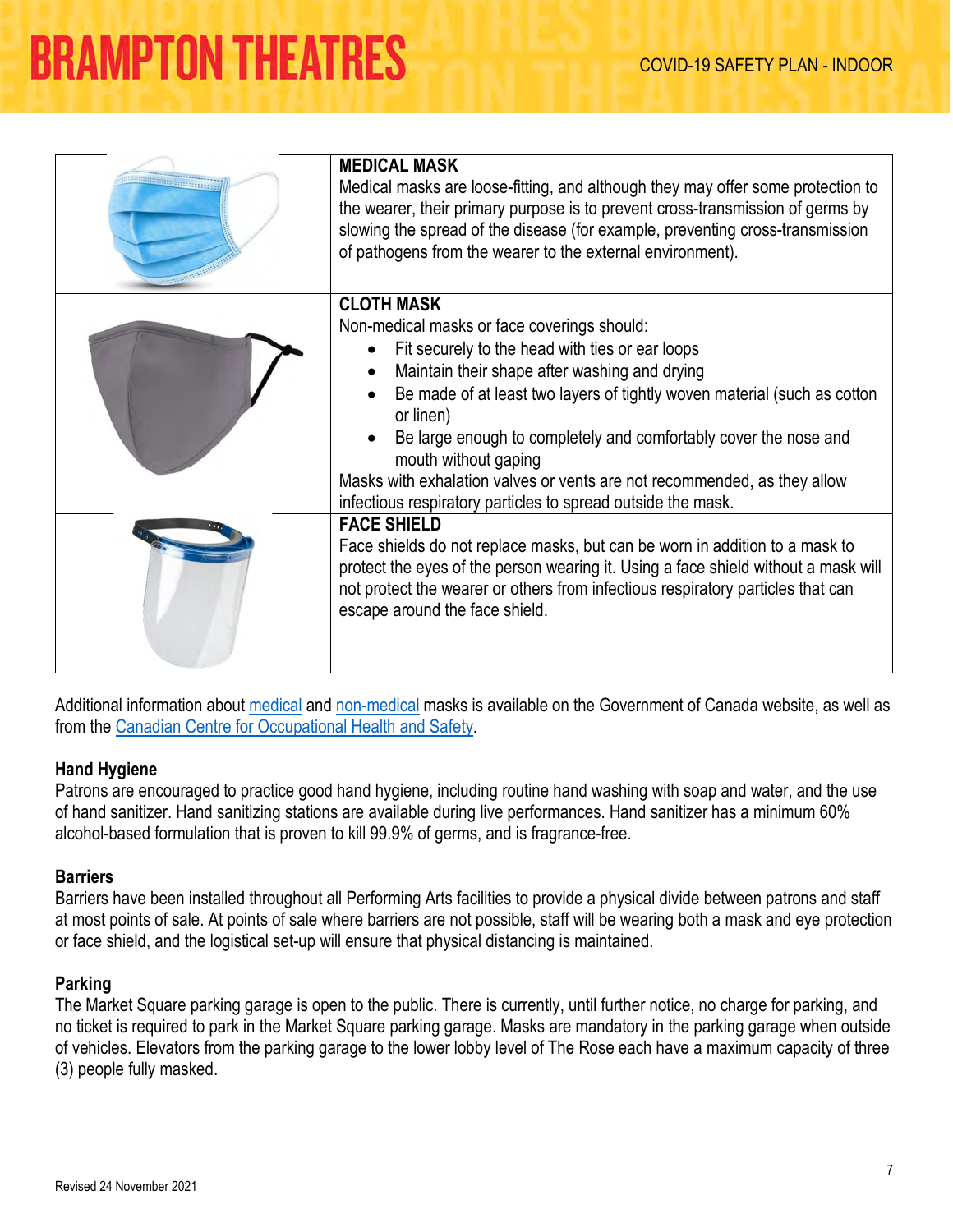#### **Assistive Devices**

Assistive devices are available by notifying the Box Office when purchasing tickets, or by asking a member of the Front of House staff onsite. Assistive devices are sanitized with Bleach-free Clorox Disinfecting Wipes as follows:

- Booster seats: sanitized immediately following patrons use, stored in a sealed bag, and removed from rotation for 24 hours following each use.
- Wheelchairs: sanitized before and after each patron use, Hearing assist devices: sanitized before and after each patron use, and removed from rotation for 24 hours following each use.

#### **Arrival**

Upon arrival at the facility and prior to entering the theatre, patrons will:

- Pick up tickets from Box Office, if needed
- Complete passive COVID-19 screening
- Provide proof of vaccination or medical exemption, and identification

City of Brampton staff will do their best to ensure the arrival process moves as quickly as possible. Please arrive early to ensure adequate time to complete the necessary verification, and have all documents ready when entering the facility.

Priority seating is available for patrons with accessibility needs; please speak with City of Brampton staff upon arrival.

A pre-show announcement will be made prior to the start of the performance to remind patrons to keep their masks on at all times.

#### **Washrooms**

Washrooms are cleaned on a regular daily schedule. Touchpoints are sanitized regularly, as well as immediately before and after live performances.

#### **Food and Beverage**

The Province of Ontario and the Region of Peel have outlined the safety precautions required in order to reduce the risk of COVID-19 transmission while eating and drinking in public spaces. In addition to masking requirements, Performing Arts has developed the following cleaning precautions and practices that relate specifically to concessions for patrons:

- Cleaning Checklist
- Onsite Checklist (step-by-step shift duties)
- Equipment Cleaning Guidelines
- Cleaning and Disinfection Procedure
- Daily Cleaning and Sanitization Schedule

The Rose theatre bar(s) will be open for select in-person performances, taking into consideration:

- The ability to recover expenses based on anticipated attendance
- The commitment to offering an enjoyable customer experience

Food and beverages purchased at the theatre bar, are allowed inside the auditorium. Masks must be worn in all indoor spaces, however patrons may remove their masks *temporarily* for a brief moment only for the purposes of eating and drinking.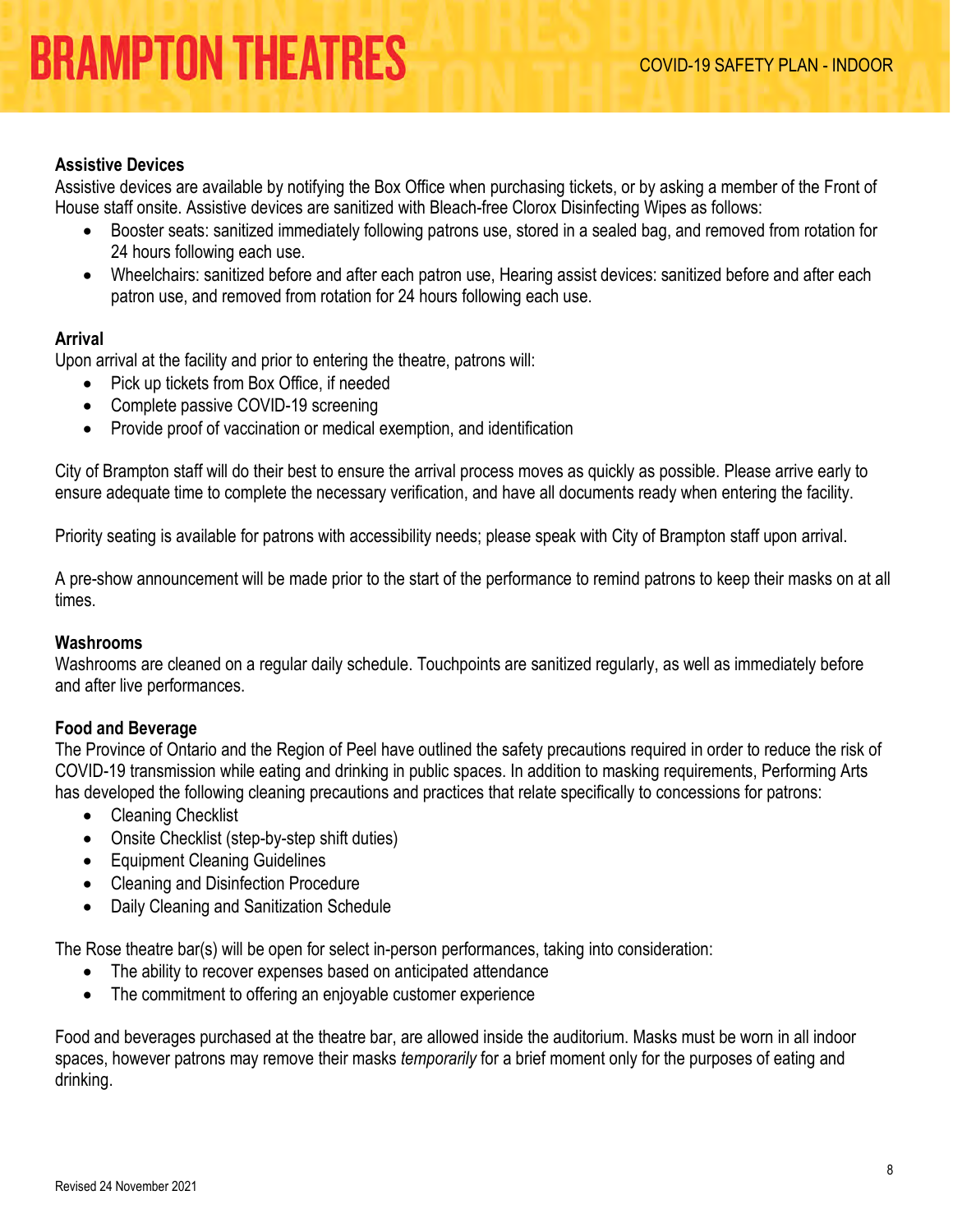Pre-ordering of food and beverages for pick-up at intermission may be available for select performances; pick-up locations may vary, depending on the size of the anticipated audience. Pick up location will be from the bar where order was made.

#### **Intermission**

There may be intermission(s) for some performances, as needed based on the length of the show or the need for a changeover on stage. An announcement will be made prior to the start of the performance following the intermission to remind patrons to keep their masks on at all times.

For performances with an intermission, the intermission will be scheduled for a minimum of fifteen (15) minutes. However, in order to ensure that patrons have enough time to re-enter the auditorium, the Front of House Manager may extend the intermission until they can ensure that:

- Washroom lineups at all washrooms are clear
- Bar lineups are clear

Once lineups are all clear, the Front of House Manager will hand over the house to the Stage Manager. As such, the length of intermissions, may be greater than fifteen (15) minutes.

The Front of House Manager or designate will ring the lobby bells to alert patrons of the end of intermission after ten (10) minutes have passed, then again at five (5) minute intervals until the performance begins. The lower level bar lights will also be turned off when the first bell sounds, to advise patrons that five (5) minutes remain for bar service.

#### **Departure**

Patrons will leave the facility immediately following the end of an event through the exit closest to their seats. City of Brampton staff continue to be available to support patrons with accessibility needs. Patrons can exit the facility through any lower lobby doors. Staff will ensure that patrons leave the facility immediately following the end of the event. Friends and family of performers wishing to meet up after the performance must do so outdoors; patrons are not permitted backstage and performers must remain in the backstage areas of the facility.

#### **First Aid**

While Performing Arts staff are first aid certified, they will not be providing first aid support to patrons who fall ill, unless there is a life-threatening emergency, or support can be provided with minimal risk (ex: giving out ice packs or adhesive bandage). For first aid issues that cannot immediately be resolved by staff onsite, call 9-1-1.

A temporary isolation space is available in The Rose lobby, should a patron have a medical emergency, and need to wait onsite for the arrival of an ambulance. This location is close to the exit under the grand staircase, and has physical barriers to separate it from other patrons and staff in the lobby.

#### **Respectful Behaviour**

Disrespectful behaviour towards staff, participants, and other patrons will not be tolerated, and is the basis for removal from the event and potentially future City events.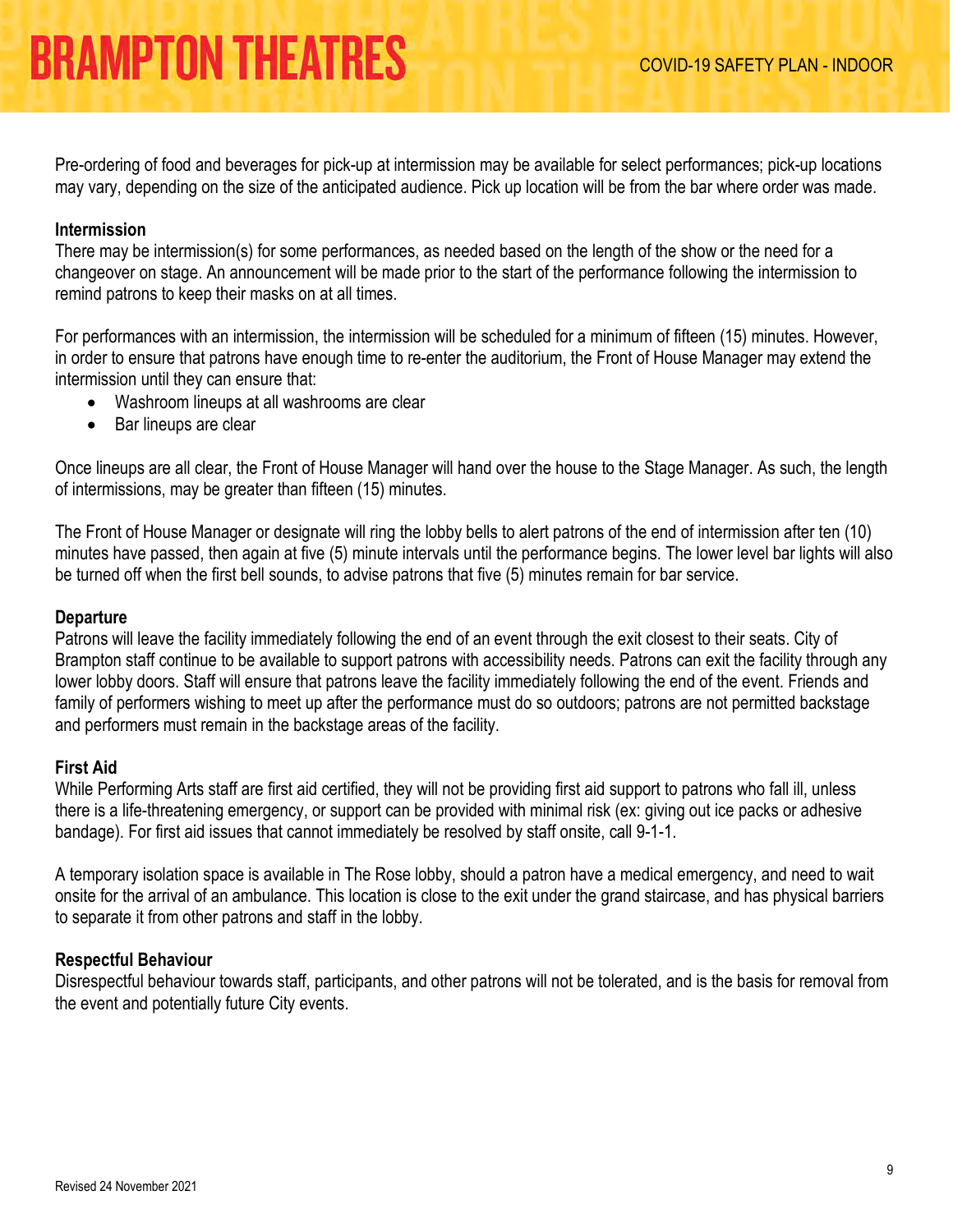#### <span id="page-9-0"></span>**CONTACT TRACING**

Access to Performing Arts facilities will be controlled and monitored by staff and indicated by signage. The person who registers or purchases tickets for the event will be responsible for providing the contact information for all members of their group, should this be required by the City of Brampton or Peel Public Health for contact tracing purposes.

#### **Screening Process**

Upon arrival, patrons can self-screen based on signage at all entry points. Patrons with symptoms must not enter the venue. Patrons who develop symptoms while onsite will be asked to leave immediately.

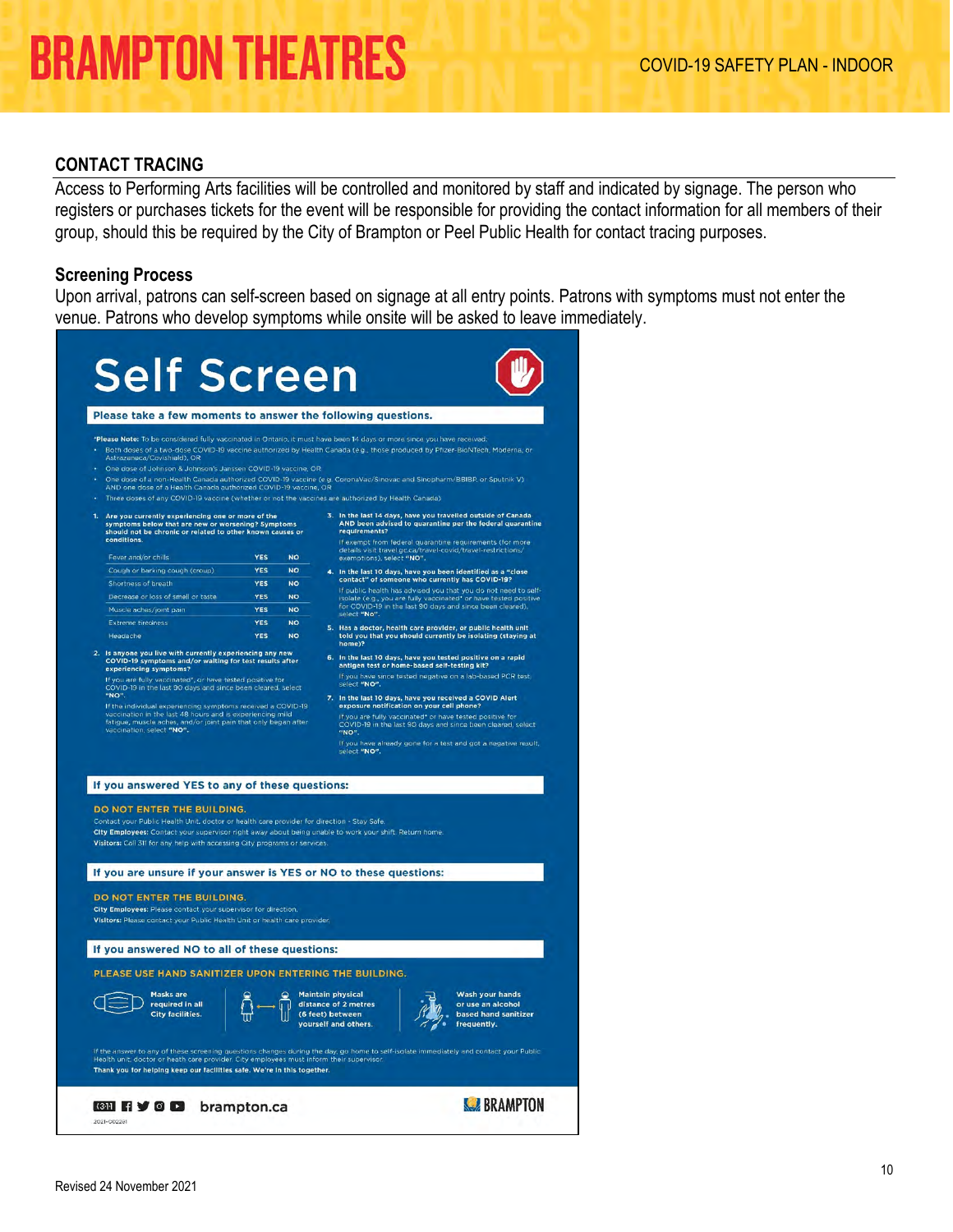### **PARTICIPANTS**

<span id="page-10-2"></span><span id="page-10-0"></span>'Participant' includes all individuals at the facility as part of an event team (staff, volunteers, performers, crew), and excludes City of Brampton staff and volunteers, as well as patrons.

#### **USAGE**

Performing Arts venues are currently available, subject to capacity restrictions listed below, for the purposes listed.

#### **The Rose Main Stage**

- Rehearsals
- Commercial film & television, photography
- Filming or broadcasting a live performance
- Live in-person events

#### **The Rose Studio**

- Rehearsals
- Commercial film & television, photography

#### **The Rose Lobby**

- To rent for commercial film & television, photography
- As a transitory space with the rental of The Rose Main Space

The Rose Lobby is not currently available to rent for the purpose of hosting an event in the lobby; it can be used as a transitory space only, for events taking place on the Main Stage or in the Studio.

#### **LBP Theatre**

- Rehearsals
- Commercial film & television, photography
- Events with an audience may be considered no earlier than February 2022

#### **Cyril Clark Theatre**

- Rehearsals
- Commercial film & television, photography
- Events with an audience may be considered no earlier than February 2022

#### <span id="page-10-1"></span>**REQUIREMENTS**

All participants are required to comply with the following COVID-19 control measures.

#### **Room Capacities**

While capacity restrictions for patrons have been lifted in the front of house areas that are open to the public, they remain in place for all areas that are not open to the public, including backstage and offices in order to maintain physical distancing requirements.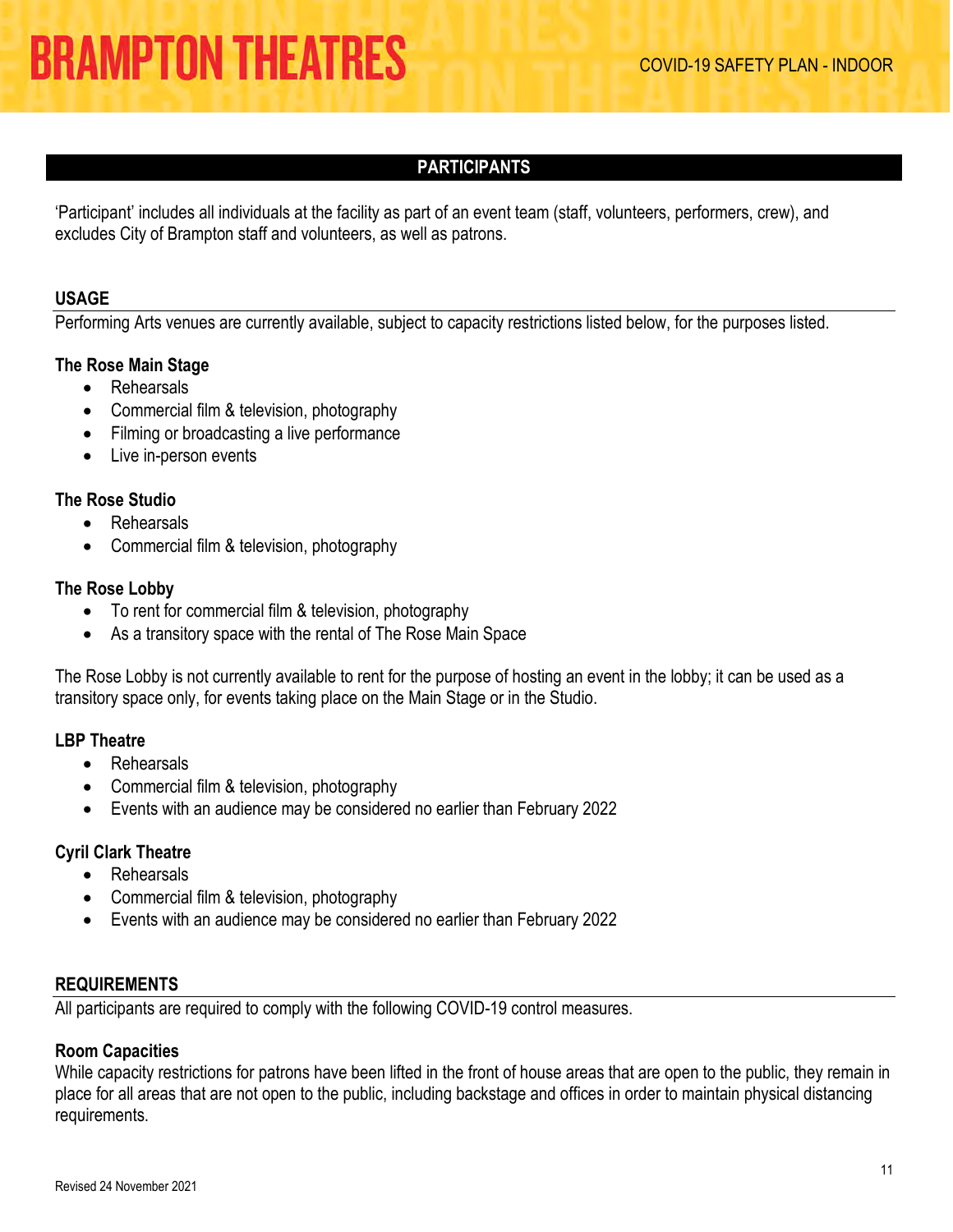Only people required for the performance are permitted backstage at Performing Arts facilities.

The following capacities are currently in effect at all times for all usage types at Performing Arts facilities:

- Cyril Clark stage & backstage: maximum capacity 2 participants
- LBP stage & backstage: maximum capacity 16 participants
- The Rose Studio: maximum capacity 10 participants
- The Rose Main Stage: maximum capacity 22 participants, including use of studio and dressing rooms as follows:

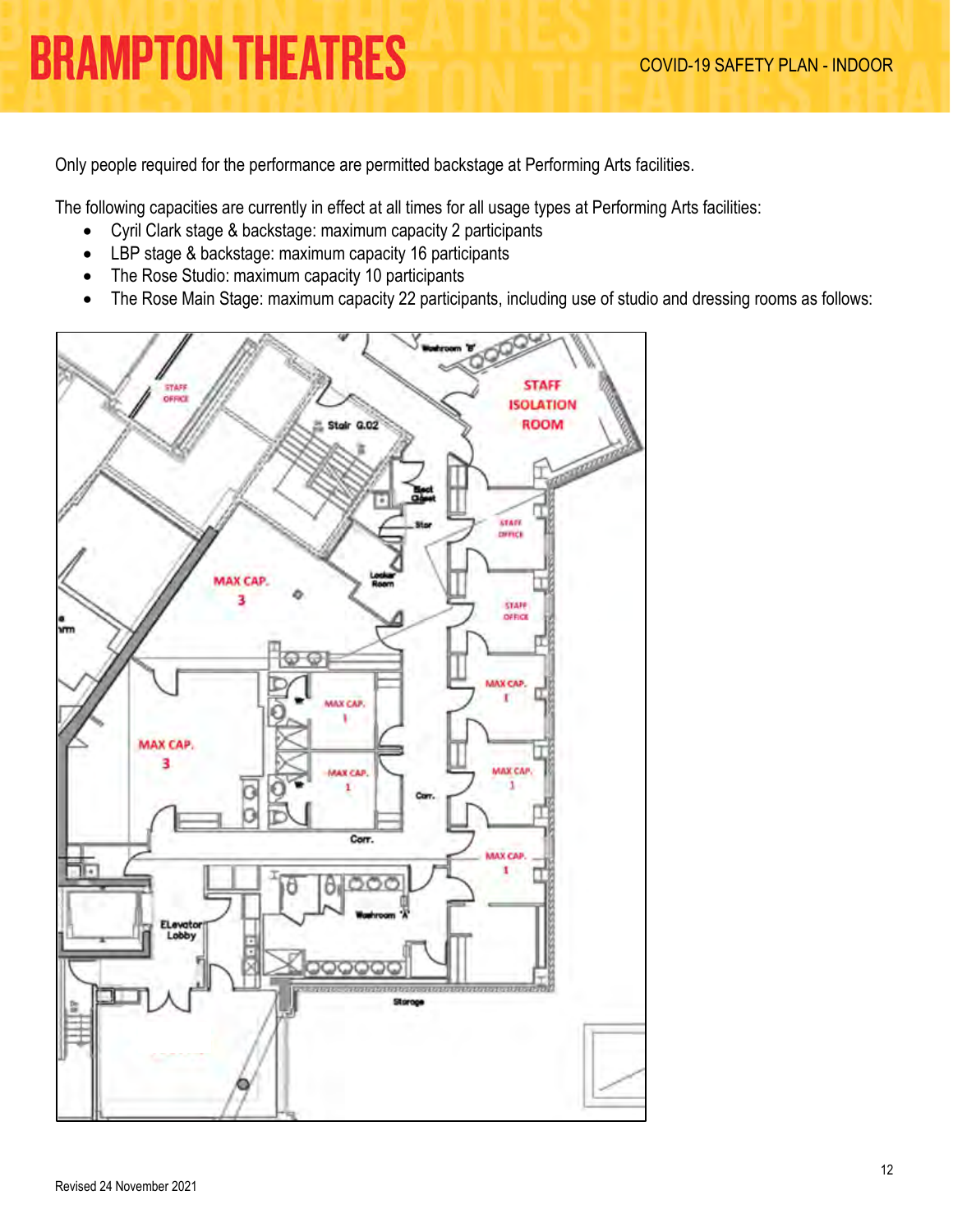### **Proof of COVID-19 Vaccination for Rental Clients**

Rental clients rent space for their own activities in facilities owned by the City of Brampton using a Facility Rental Agreement. Rental clients must provide proof of COVID-19 vaccination and identification with matching name and date of birth to gain admission to City of Brampton Performing Arts facilities. The final dose of the COVID-19 vaccine must have been administered at least fourteen (14) days before providing the proof of being fully vaccinated. This measure has been implemented by the Government of Ontario to provide added protection against COVID-19. Proof of a negative COVID-19 test will not be accepted as an alternative to proof of full vaccination.

The following documents are acceptable proof of COVID-19 vaccination at City of Brampton Performing Arts facilities:

- Proof of vaccination:
	- $\circ$  Ontario vaccine receipt with QR code available [online](https://covid19.ontariohealth.ca/) or by calling 1-833-943-3900
	- $\circ$  Proof of vaccination from other provinces and countries must clearly state the number of doses required for full immunization, and the number of doses received
- For patrons who cannot receive the COVID-19 vaccine, medical documentation that:
	- $\circ$  Is prepared by a physician or nurse practitioner
	- $\circ$  Is on the physician or nurse practitioner's business letterhead with address
	- $\circ$  States the patron is exempt from being fully vaccinated against COVID-19
	- $\circ$  Lists the patron's name
- A piece of identification with name and date of birth that match the proof of vaccination or medical exemption

Paper proof of vaccination and medical exemptions will continue to be accepted after the digital option is made available.

#### **Proof of COVID-19 Vaccination for Artists, Curators and Co-Presenters**

Artists, Curators and Co-Presenters are engaged by the City of Brampton to provide artistic services. They are considered 'contractors', and are required, under the City of Brampton's COVID-19 Vaccination Administrative Directive, to sign the Contractor Vaccination Notice Acknowledgment, and demonstrate proof of COVID-19 vaccination or negative COVID-19 Rapid Antigen Test, and identification with matching name and date of birth to gain admission to City of Brampton Performing Arts facilities. The final dose of the COVID-19 vaccine must have been administered at least fourteen (14) days before providing the proof of being fully vaccinated. This measure has been implemented by the City of Brampton to provide added protection against COVID-19.

City of Brampton staff will do their best to ensure the screening process moves as quickly as possible. Please plan to arrive at the scheduled time to complete the necessary verification, and have proof of COVID-19 vaccination and matching identification ready when entering the facility.

The following documents are acceptable proof of COVID-19 vaccination for contractors, Artists, Curators and Co-Presenters at City of Brampton Performing Arts facilities:

- Proof of vaccination:
	- $\circ$  Ontario vaccine receipt with QR code available [online](https://covid19.ontariohealth.ca/) or by calling 1-833-943-3900
	- $\circ$  Proof of vaccination from other provinces and countries must clearly state the number of doses required for full immunization, and the number of doses received
	- $\circ$  Paper proof of vaccination will continue to be accepted after the digital option is made available
- A piece of identification with name and date of birth that match the proof of vaccination or medical exemption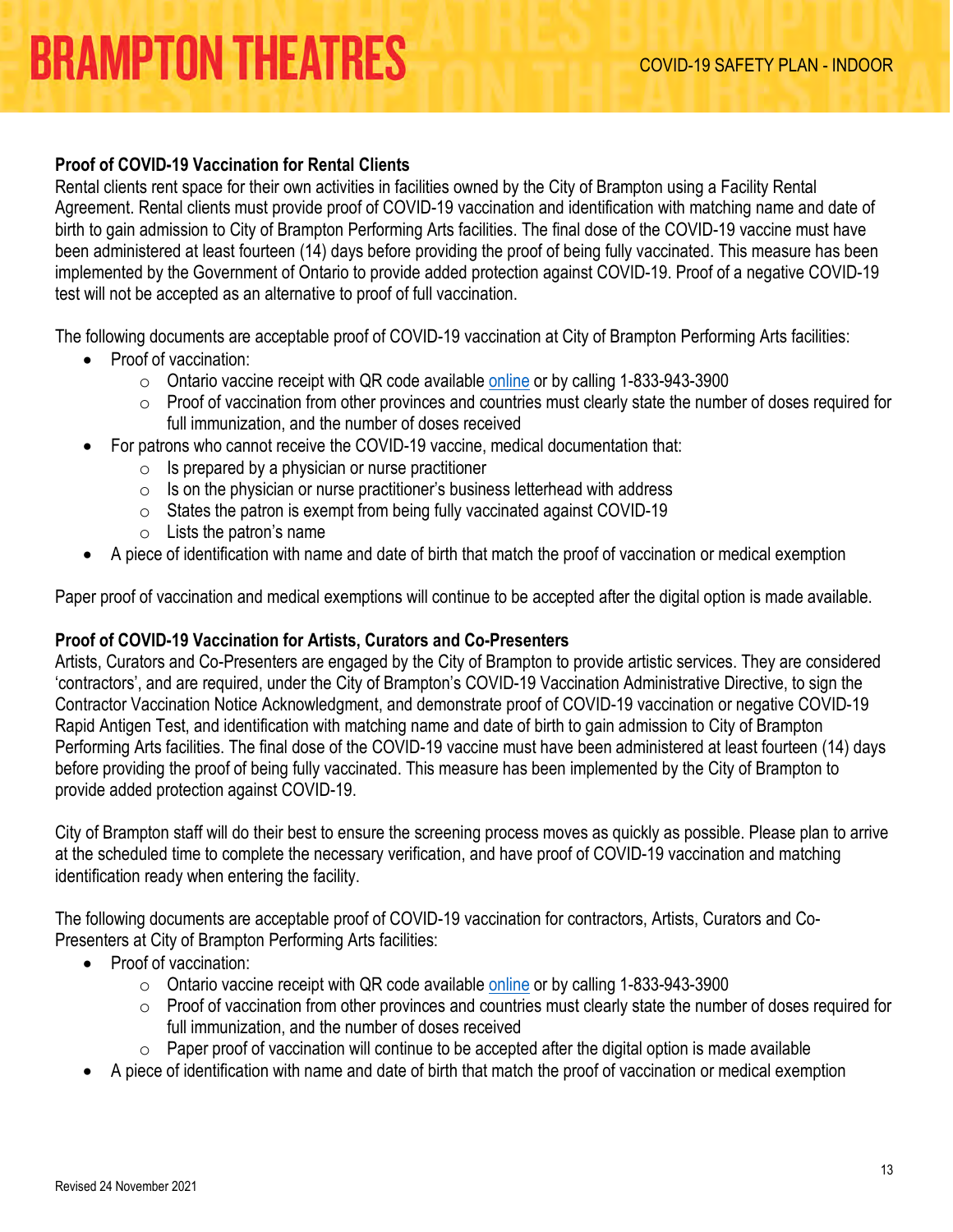Artists, Curators and Co-Presenters who are not able or willing to provide proof of COVID-19 vaccination will be required to demonstrate proof of a negative COVID-19 Rapid Antigen Test that has been taken within the past seven (7) days.

### **Screening Form**

All participants who will be entering a City of Brampton Performing Arts facility must complete and submit a [COVID-19](https://tickets.brampton.ca/content/Files/Marketing/PA_COVID-19_ScreeningForm.pdf)  [Screening Form](https://tickets.brampton.ca/content/Files/Marketing/PA_COVID-19_ScreeningForm.pdf) in advance of arrival. Groups of participants may complete a single form for the group, as long as accurate and complete contact information corresponding to each participant is listed.

#### **Masks**

In accordance with [City of Brampton By-Law 135-2020](https://www.brampton.ca/EN/City-Hall/Bylaws/All%20Bylaws/Mandatory%20Face%20Coverings.pdf) and [provincial recommendations,](https://www.ontario.ca/page/face-coverings-and-face-masks#section-0) masks that cover the nose, mouth and chin must be worn in all indoor spaces, including the parking garage, elevators, lobby and theatre, with [some](https://www.ontario.ca/page/face-coverings-and-face-masks#section-1)  [exceptions.](https://www.ontario.ca/page/face-coverings-and-face-masks#section-1) Masks must also be worn in all outdoor spaces where physical distancing is not possible. Face coverings such as scarves, bandanas, neck gaiters/warmers are not masks, and masks with exhalation valves are no longer permitted. City of Brampton staff will monitor entrance points to facilities to ensure that patrons are wearing masks. Masks may only be removed for consumption of food or drink if an individual is seated in a designated area for that purpose. Masks for participants are not provided by the City of Brampton.

Regardless of COVID-19 test results, participants may only remove masks temporarily while:

- Actively eating or drinking and physically distanced
- Actively rehearsing or performing on stage

Only participants rehearsing a scene/number may remove their masks while rehearsing that scene/number, and must replace their masks immediately after the rehearsal of that scene/number.

#### **Physical Distancing**

Participants must maintain a physical distance of at least two (2) metres or six (6) feet from each other, except when:

- Necessary for the participants to be closer to each other for the purposes of the performance or rehearsal
- Necessary for the purposes of health and safety

#### **Arrival & Departure**

Based on event details, the City of Brampton will provide:

- Arrival times
- Facility entrances and exit locations
- Designated space(s) and corresponding capacity
- Maps and/or layouts, where applicable

Entry to the facility is only possible at arrival times that have been scheduled in advance with City of Brampton staff. Only City of Brampton staff may grant access to Performing Arts facilities. Contract end times will not be altered due to late arrivals. All participants must exit the facility immediately following the end of the event.

#### **Backstage Protocol**

The information in the following document will be shared verbally with all participants upon arrival onsite at Performing Arts facilities, and will be posted backstage. City of Brampton staff may also choose to share the document with participants in advance of arrival on site.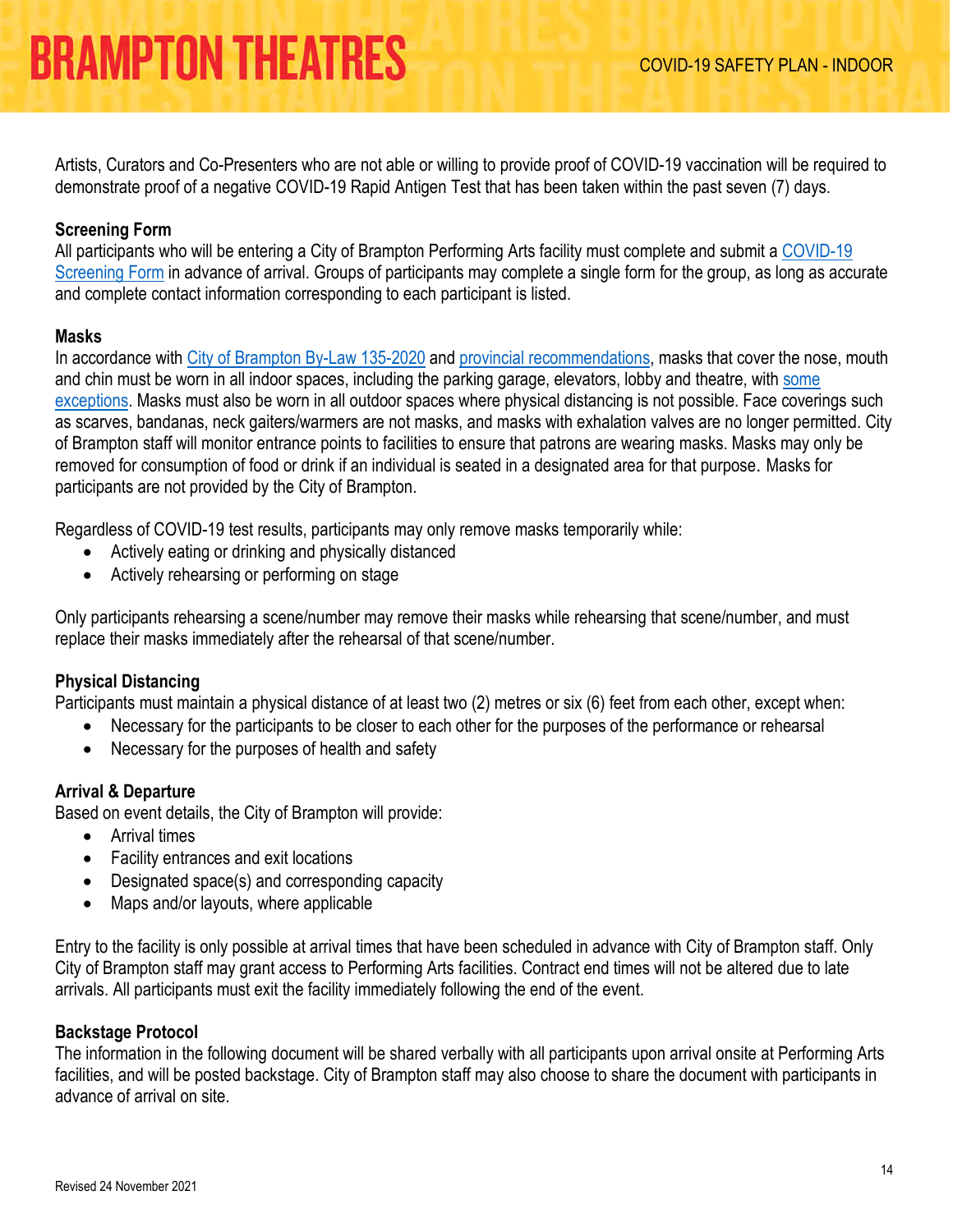# **BRAMPTON THEATRES**

**COVID-19 BACKSTAGE PROTOCOL** 

The City of Brampton values diversity and inclusiveness, and recognizes that enhancing access to goods and services provides increased opportunities for people of all ages and abilities. We are committed to offering an accessible, safe, and barrier-free experience for all. For questions about accessibility, or if you would like to request accommodation, contact a City of Brampton Technical Operations staff member onsite, or email paul.major@bramplon.ca.

There is currently an inherent risk of exposure to COVID-19 in any public place where people are present. COVID-19 and its variants are extremely contagious diseases that can lead to severe illness and death, especially to older adults and individuals with underlying medical conditions. Performers, participants and patrons must comply with all posted City instructions, and understand and assume all risks related to exposure to COVID-19. Due to the nature of COVID-19 restrictions, this information is subject to change with little notice. The following are the basic protocols that must be followed at City of Brampton Performing Arts facilities: Complete a Performing Arts COVID-19 Screening Form upon entering the facility. Face masks must be worn at all times inside the facility unless: o Necessary for the purposes of a performance, rehearsal, or sound check o Necessary for eating or drinking; eating and drinking, with the exception of water, is only permitted in designated areas, and never on stage Maintain a physical distance of at least 2 metres (6 feet) from all others except when: O Necessary for the purposes of a performance, rehearsal, or sound check; o Necessary for the purposes of health and safety or first aid treatment Only City of Brampton staff may grant access to Performing Arts facilities, at scheduled arrival times. All external parties must request support from City of Brampton staff when latecomers arrive. Always wear a mask to approach City of Brampton staff within less than 2 metres (6 feet), regardless of allowances above. City of Brampton staff will only handle equipment belonging to or rented by the City of Brampton, unless arrangements have been made during the planning process. Clear plastic dividers are available upon request. Practice good hand hygiene, including routine hand washing with soap and water, and the use of hand sanitizer. Hand sanitizing stations are available throughout facilities.

• Spit valves may only be used with an absorbent cloth or towel in place; any area used for a spit valve must be cleaned by the user with cleaning products provided by the City of Brampton.

September 2021

#### **The Rose**

One (1) loading dock can be made available for equipment if requested in advance. Loading dock doors may be used as an entrance/exit if not in use by another group. Upon arrival at The Rose, participants must complete a COVID-19 screening with City of Brampton staff, then proceed directly to their designated space(s). Only participants who are essential to the event are permitted backstage, for the duration of the event, including any pick up and drop off period. Drivers, including parents of youth participants, who are dropping people off, and not attending a public event through registration or ticket purchase, must wait outside or in the parking garage.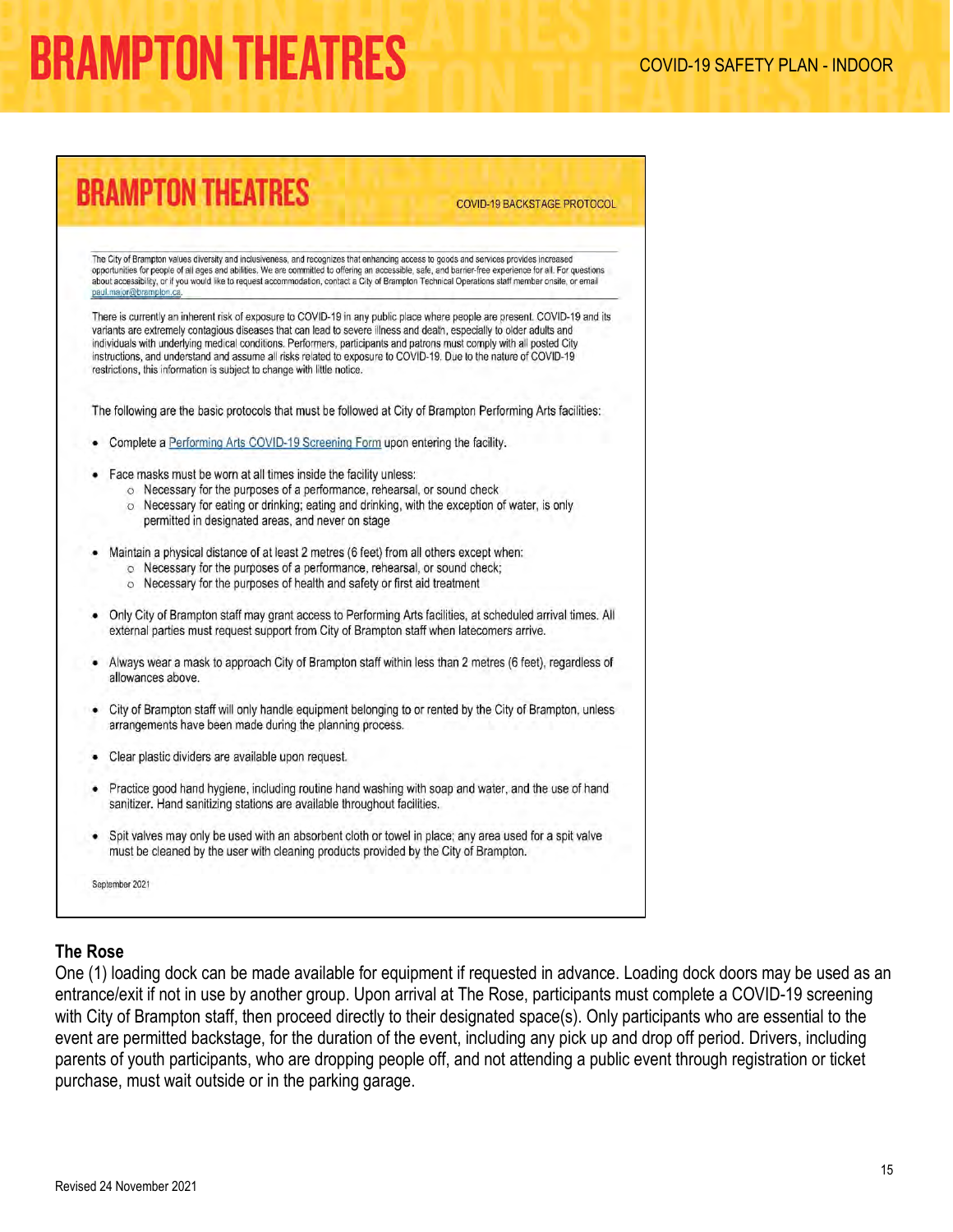

#### **LBP (Lester B. Pearson)**

The loading dock can be made available for equipment if requested in advance. The theatre can only be accessed through the stage door located in the east parking lot off Central Park Drive, unless alternate arrangements have been made.

Upon arrival at LBP, participants must complete a COVID-19 screening with City of Brampton staff, then proceed directly to their designated space(s). Only participants who are essential to the event are permitted backstage or in the studio, for the duration of the event, including any pick up and drop off period. Drivers, including parents of youth participants, who are dropping people off, and not attending a public event through registration or ticket purchase, must wait outside the building or the theatre.



### **Cleaning and Disinfecting**

Any show-related items brought by participants or third-party vendors must be disinfected prior to entering the facility, and handled by the participants. If City staff are required to handle equipment, arrangements must be made in advance during the event planning process.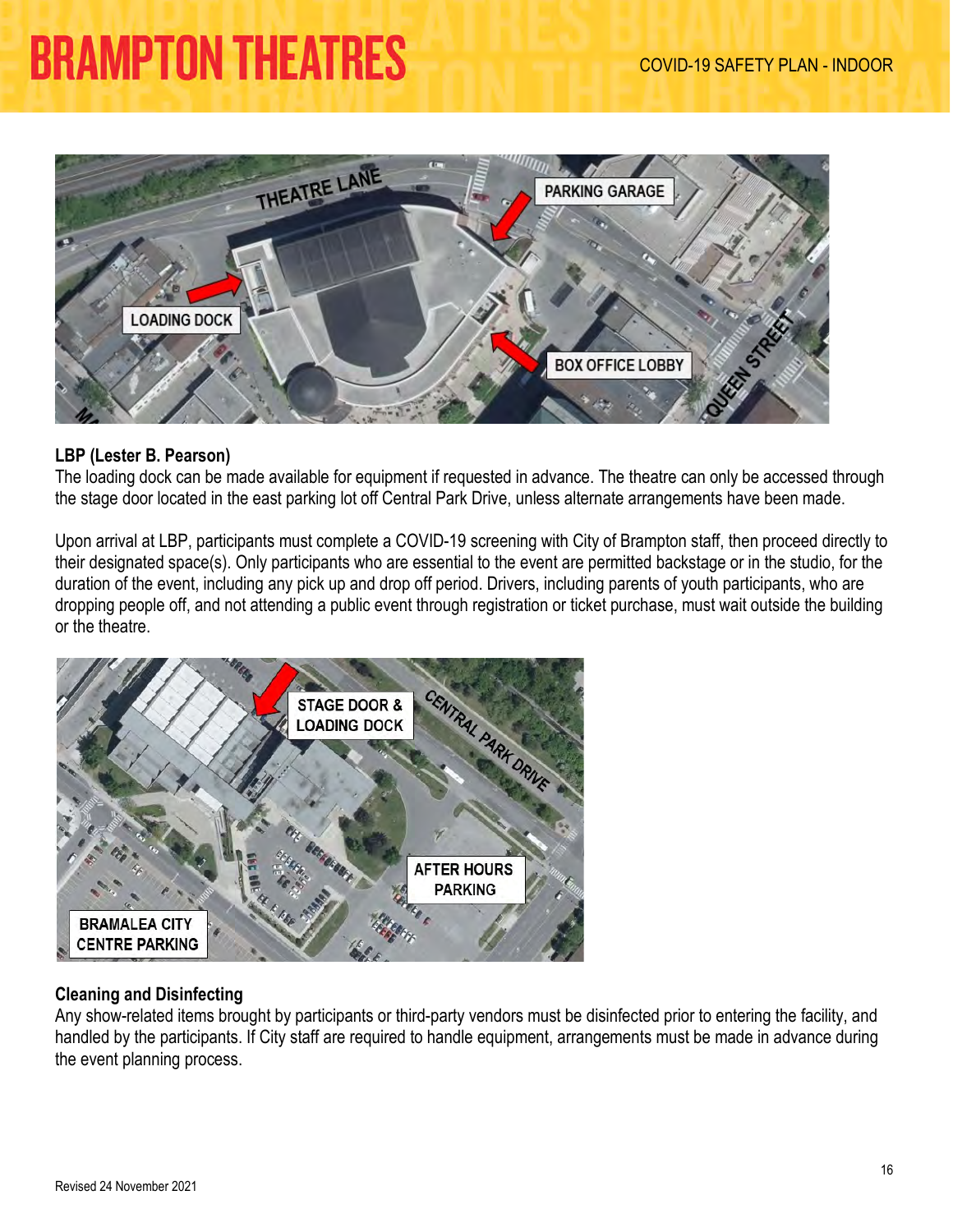#### **Designated Spaces**

Designated spaces are the areas in the facility that participants may use or pass through. These areas will be determined by the City of Brampton, based on the event details.

#### **Equipment**

Spit valves may only be used with an absorbent cloth or towel in place; any area used for a spit valve must be cleaned by the participant using cleaning products that will be provided by the City of Brampton.

#### **Security**

Security will be scheduled based on event requirements, as determined by the City of Brampton.

#### **Merchandise**

Artist merchandise may only be sold by City of Brampton staff until further notice. 'Artist merchandise' is limited to items produced by, or promoting the artist(s) performing on stage. Merchandise sales will take place in the lobby before the performance, during intermission, and after the performance as follows:

- Participants will:
	- $\circ$  Advise the City of Brampton during show advancing, and no later than two (2) week prior to the event, that they wish to have merchandise sold
	- $\circ$  Provide merchandise to be sold to the assigned Front of House staff, one and a half (1.5) hours prior to the performance
- Front of House staff will:
	- $\circ$  Complete opening inventory count and Merchandise Log
	- $\circ$  Set up merchandise display
	- o Sell merchandise (cash, debit, credit)
	- $\circ$  Complete closing inventory count and Merchandise Log
	- $\circ$  Sign off on completed Merchandise Log when sales have ended
	- $\circ$  Keep all cash and receipts to be reconciled on rental contract or artist contract settlement

Payment for merchandise can be made in cash, or by debit/credit. All merchandise payment will be retained by the City of Brampton and will be added to the final reconciliation or settlement. A 20% commission will be charged to all merchandise revenue.

#### **Meet and Greet Set-up**

Meet and greets and pre/post show private or public receptions cannot be accommodated until further notice. Friends and family of performers wishing to meet up after the performance must do so outdoors; patrons are not permitted backstage and performers must remain in the backstage areas of the facility.

### <span id="page-16-0"></span>**CAPACITY & DURATION**

The maximum current capacity limit is determined by City of Brampton staff based on current restrictions. The capacity for any room or space within the facility may be less than the maximum provincially mandated capacity for an event in order to ensure that all physical distancing and safety measures are followed. This capacity may also vary depending on the eventspecific configuration. As such, only people essential to the operation of the event are allowed in the facility.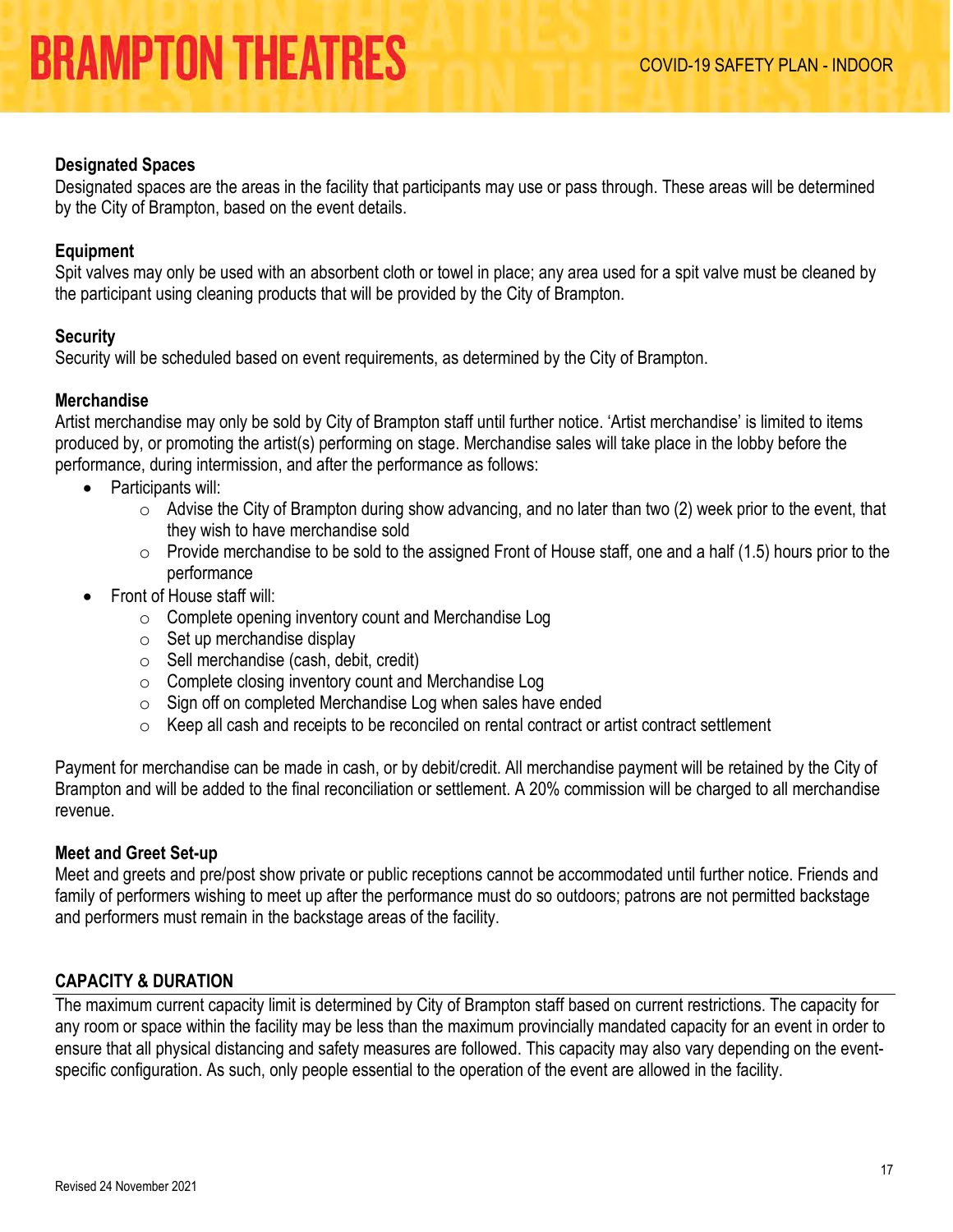### <span id="page-17-0"></span>**CONTACT TRACING**

#### **Screening Process**

All participants who will be entering a City of Brampton Performing Arts facility must complete and submit a [COVID-19](https://tickets.brampton.ca/content/Files/Marketing/PA_COVID-19_ScreeningForm.pdf)  [Screening Form](https://tickets.brampton.ca/content/Files/Marketing/PA_COVID-19_ScreeningForm.pdf) in advance of arrival. Groups of participants may complete a single form for the group, as long as accurate and complete contact information corresponding to each participant is listed.

Upon arrival, information provided in the form will be confirmed verbally with each participant by a City of Brampton staff member upon entering any Performing Arts facility. This confirmation of negative responses to all screening questions for each individual will take place at the designated entrance for the event. Participants may be tested for temperature, or may be subject to other measures, as applicable.

Participants who are not able to pass the screening will not be allowed to enter the facility. Participants who, while onsite, develop any new or worsening symptoms not related to a known cause or pre-existing condition must inform staff immediately, and leave the facility.

Any individuals whose activity onsite extends to two (2) or more consecutive days must complete and submit a COVID-19 Screening Form prior to the first day onsite. Upon arrival at the facility each day, City of Brampton staff will confirm negative responses to screening questions for each individual. Any individuals whose activity is recurring, but does not take place on consecutive days must complete and submit a form for each occurrence.

#### **Screening Questions**

All participants – including for activities outdoors and/or in Garden Square – who will be entering an indoor City of Brampton Performing Arts facility (The Rose, LBP, Cyril Clark) will be asked the following questions upon arrival at the facility:

- Do you currently have COVID-19, or are you awaiting COVID-19 test results?
- Are you experiencing one or more of the symptoms below that are new or worsening? Symptoms should not be chronic or related to other known causes or conditions.
	- o Fever and/or chills
	- $\circ$  Cough or barking cough (croup)
	- $\circ$  Shortness of breath
	- o Decrease or loss of smell or taste
	- o Muscle aches/joint pain
	- o Extreme tiredness
	- o Headache
- Is anyone you live with currently experiencing any new COVID-19 symptoms and/or waiting for test results after experiencing symptoms?
	- o If you are fully vaccinated\*, select 'No'
	- $\circ$  If the person got a COVID-19 vaccine in the last 48 hours and is experiencing mild headache, fatigue, muscle aches, and/or joint pain that only began after vaccination, select 'No'
- In the last 14 days, have you travelled outside of Canada AND been advised to quarantine per the federal [quarantine requirements?](https://travel.gc.ca/travel-covid/travel-restrictions/exemptions)
	- $\circ$  If exempt from the federal quarantine requirements (for example, you are fully vaccinated and have met specific conditions, or an essential worker who crosses the Canada-US border regularly for work), select 'No'
- In the last 10 days, have you been identified as a "close contact" of someone who currently has COVID-19?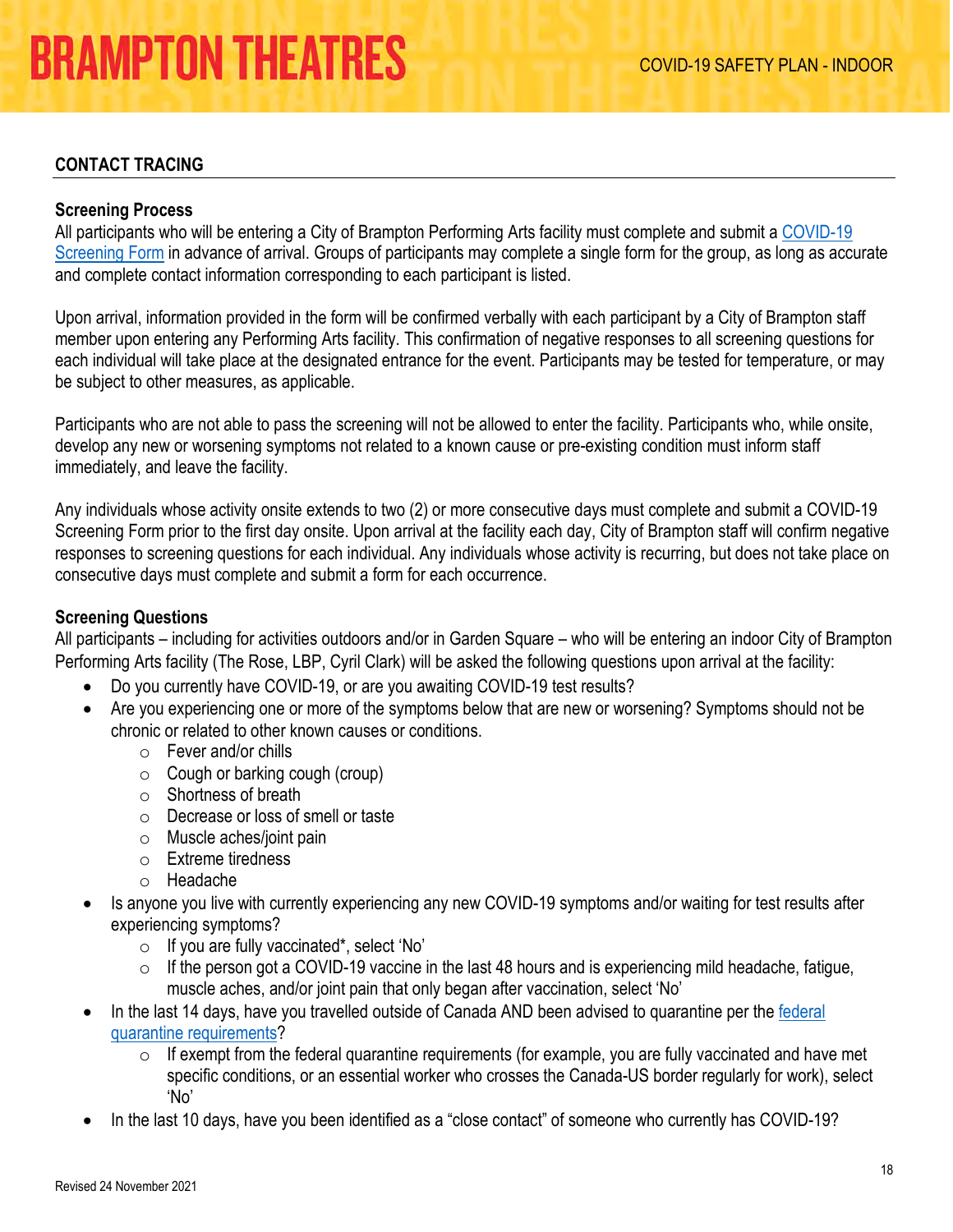- $\circ$  If you are fully vaccinated\* and have not been told to self-isolate by public health, select 'No'
- Has a doctor, health care provider, or public health unit told you that you should currently be isolating (staying at home)?
	- o This can be because of an outbreak or close tracing.
- In the last 10 days, have you tested positive on a rapid antigen test or homebased self-testing kit? o If you have since tested negative on a lab-based PCR test, select 'No'
- In the last 10 days, have you received a COVID Alert exposure notification on your cellphone?
	- o If you are fully vaccinated\*, select 'No'
	- o If you already went for a test and got a negative result, select 'No'

\* To be considered fully vaccinated, it must have been 14 or more days since your final dose of either a two-dose or a onedose vaccine series.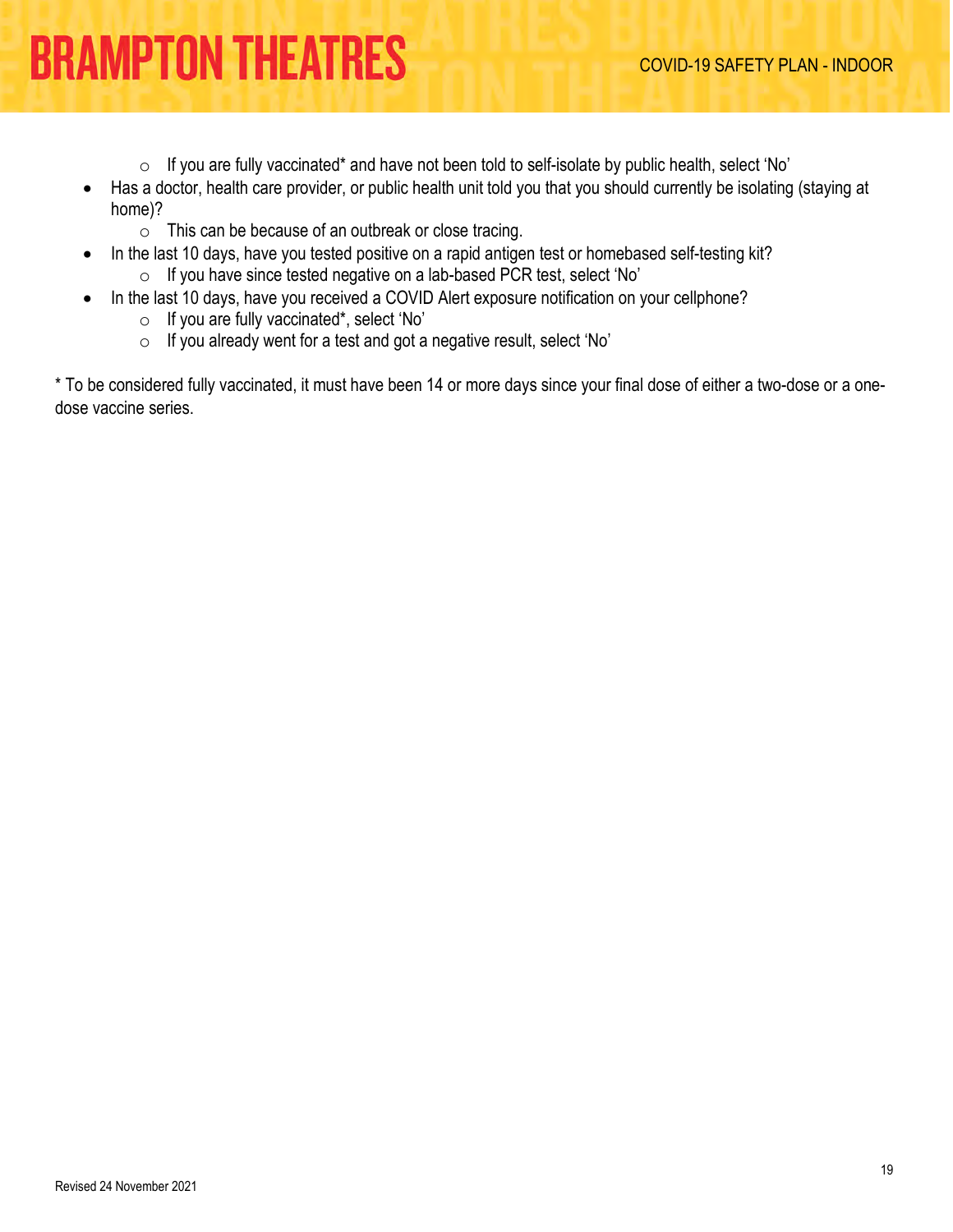### **CITY OF BRAMPTON STAFF & VOLUNTEERS**

#### <span id="page-19-1"></span><span id="page-19-0"></span>**KEEPING STAFF SAFE**

All staff who are able to work remotely will continue to do so until further notice. Staff who are sick must stay home. Staff who are onsite, as well as those who are working remotely must adhere to all safety protocols in the *Reopening Safely Service Card* on the City's internal web portal to ensure ongoing awareness and education.

#### <span id="page-19-2"></span>**PROOF OF COVID-19 VACCINATION**

City of Brampton staff and volunteers are required to demonstrate proof of COVID-19 vaccination, or proof of medical exemption and proof of negative COVID-19 tests, in accordance with the City of Brampton's COVID-19 Vaccination Administrative Directive. The final dose of the COVID-19 vaccine must have been administered at least 14 days before providing the proof of being fully vaccinated. This measure has been implemented by the City of Brampton to provide added protection against COVID-19.

#### <span id="page-19-3"></span>**STAFF SCREENING FOR COVID-19**

The City has established requirements for both self-screening and active screening to ensure that employees commit to a daily practice of screening to protect themselves and others, in accordance with the *Employee COVID Check-In* Guide. Screening questions are determined and updated by Brampton Emergency Management Office and Region of Peel Health, in consultation with provincial and federal authorities.

Leaders are required to inform employees of the screening requirements. Employees reporting to work at a City workplace are required to participate in active screening through the automated system. Employees who do not participate in active screening may not enter the workplace until the screening has been completed and confirmed.

#### <span id="page-19-4"></span>**VOLUNTEER SCREENING FOR COVID-19**

Volunteers are required to complete a self-assessment with the Province of Ontario's [COVID-19 Self-Assessment Tool](https://covid-19.ontario.ca/screening/worker/) the day of each shift, up to a minimum of two (2) hours prior to each shift start. Self-assessment results must be emailed to the Coordinator, Volunteer Services prior to arrival onsite.

#### <span id="page-19-5"></span>**CONTROLLING THE RISK OF TRANSMISSION**

Only those staff who are required for current operations are onsite; the following control measures apply.

#### **Physical Distancing**

Everyone must exercise physical distancing (2 metres) whenever and wherever possible—with employees, customers, visitors and contractors. Additionally, the City may alter the workspace to help employees maintain physical distance from each other and from the public, as needed.

#### **Public Facing Counter Barriers**

Public facing service delivery counters have acrylic separation barriers installed to ensure there is separation between employees and customers. The barrier provides a layer of defense against the potential risk of exposure to COVID-19.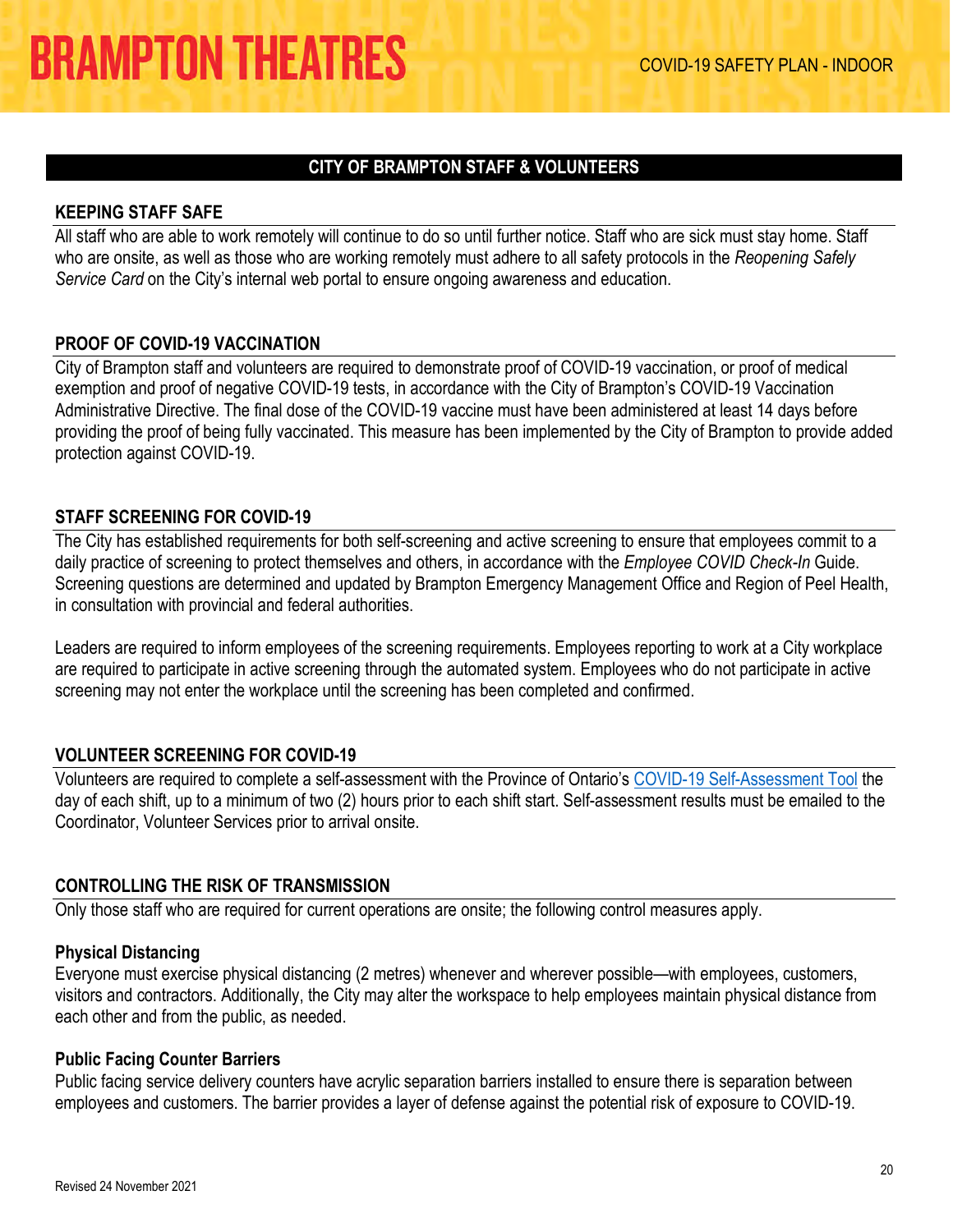#### **Masks**

To help ensure the health and safety of employees and the workplace, masks are provided to each employee, and must be worn in indoor public spaces that are openly accessible by the public in accordance with [City of Brampton By-Law 135-](https://www.brampton.ca/EN/City-Hall/Bylaws/All%20Bylaws/Mandatory%20Face%20Coverings.pdf) [2020,](https://www.brampton.ca/EN/City-Hall/Bylaws/All%20Bylaws/Mandatory%20Face%20Coverings.pdf) [provincial recommendations,](https://www.ontario.ca/page/face-coverings-and-face-masks#section-0) and City of Brampton workplace requirements. Masks must be worn when moving around the office or facility, and in all common areas: *if you walk, you mask*. Leaders are required to provide information and instruction for the proper use, maintenance and disposal of masks to employees. Employees are required to read and understand the information.

The medical-grade mask must be worn for the duration of the work day, for employees who are unable to maintain two (2) metres of physical distance from others during the course of their work, and similar to previous mandatory masking policies, must cover their nose, mouth, and chin.

- Employees in the departments affected by this switch to medical-grade masks from non-medical masks, will be issued a supply of medical-grade masks.
- Employees who can maintain physical distance, must continue to do so, and will continue to follow the previous masking policies, which are still applicable for the health and safety of everyone.

N95 masks are available for any staff who request them, as well as any staff who provide first aid in an emergency.

### **Eye Protection**

Eye protection must be worn for the duration of the work day, for employees who are unable to maintain two (2) metres of physical distance from others during the course of their work. Eye protection may include any of the following:

- Face shield
- Safety glasses with side shields
- Goggles
- Safety glasses with foam gasket

Eye protection must always be worn with a medical-grade mask. Eye protection in the form of face shields, safety glasses with side shields, goggles, or safety glasses with foam gaskets, should never be worn while operating any vehicle.

#### **Hand Hygiene**

All employees must practice good hand hygiene, including routine hand washing with soap and water, and the use of hand sanitizer. Hand sanitizing stations are available throughout facilities, including at entrances, lobbies, exterior washroom areas, elevator lobbies, boardrooms, lunchrooms and kitchenettes. Hand sanitizer has a minimum 60% alcohol-based formulation that is proven to kill 99.9% of germs, and is fragrance-free.

#### **Communication and Signage**

The City provides regular updates on COVID-19 to all staff online, by email and in-person. The City has created signage to be placed in the workplace to raise awareness, remind employees of the potential risks of exposure to COVID-19, and list the measures that are necessary to stop its spread, such as:

- Signs and symptoms of COVID-19
- Promote proper hand and cough/sneeze hygiene practices
- Maintain physical distancing
- How to self-screen
- Mandatory masks

Signs, posters, floor markings, or other visual cues are used to promote control measures, where needed.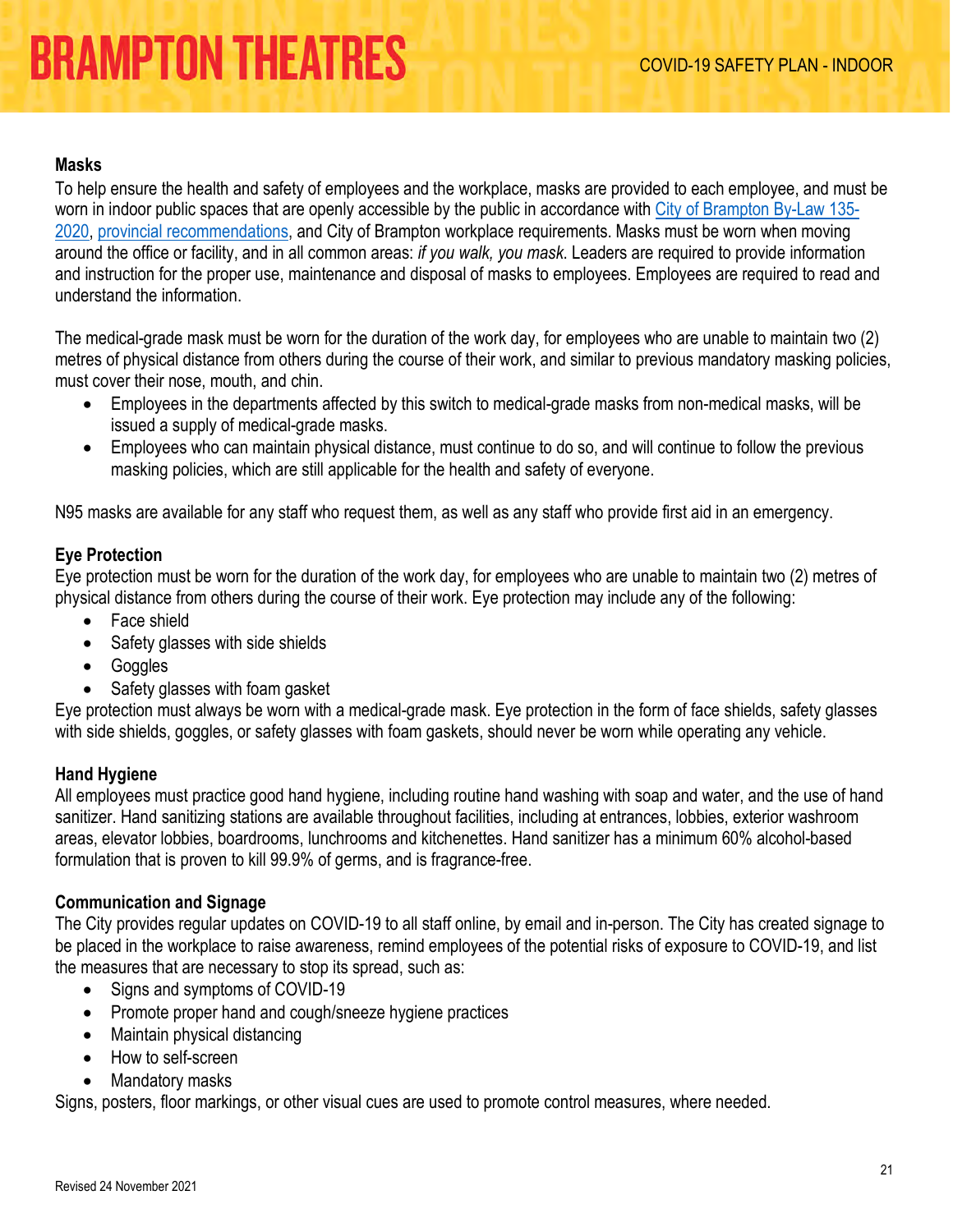### **Cleaning and Disinfecting**

Standard cleaning and disinfecting procedures and checklists have been established to reduce the risk of potential exposure to COVID-19. High frequency touch points in common areas (e.g. doorknobs, handrails, elevator buttons, washrooms, lunchrooms, boardrooms) are cleaned and disinfected at least once a day. Employees responsible for cleaning and disinfecting have been trained on procedures using sanitizing wipes and disinfectant sprays.

### **Shared Workspaces**

Employees are discouraged from using each other's workstations, keyboards, phones, offices, or other work tools and equipment, when possible. Where workstations, work tools, or equipment are shared (e.g. customer service counters, cash registers, hand tools), they are cleaned and disinfected before and after use by the user.

#### **In-Person Meetings**

In-person interactions between staff should be kept to a minimum. Staff who continue to spend time in the workplace are encouraged to continue using virtual or electronic methods to conduct meetings keeping in-person interactions to a minimum. In situations where an in-person meeting is necessary, everyone must ensure that safety protocols are in place, specifically that meeting participants wear masks and physically distance (2 metres) at all times throughout the meeting.

### <span id="page-21-0"></span>**EXPOSURE TO COVID-19**

Employees returning from travel outside of Canada who have been advised to quarantine or self-isolate for fourteen (14) days upon their return (unless exempt from **federal quarantine requirements**) are unable to work during their quarantine or isolation period, and must use vacation, lieu or unpaid time for the duration of this period.

Employees who become sick during the day must be separated from others and sent home. If arrangements are required for the employee to be transported home, they must be kept in an isolated area until arrangements are made.

When an individual is diagnosed with COVID-19 they must not report to work and must self-isolate immediately. The individual would contact their local Public Health unit to seek further guidance on their isolation period. Public Health will initiate an investigation that includes discussion with the individual regarding whom they had close personal contact with during the previous 24 – 72 hours. Public health will follow up with close contacts to let them know of the situation, to confirm if they were a close contact, and if so, to advise them to immediately self-isolate for fourteen (14) days following the last date of exposure to the affected employee and/or get tested for COVID-19. Public Health will consult with the City if additional information is needed related to the individual or if any other measures need to be taken by the workplace or staff to reduce the risk of transmission.

We remain committed to providing safe and transparent services by sharing any updates regarding City of Brampton employees in public-facing roles who test positive for COVID-19. This information is posted on the [City website.](https://letsconnect.brampton.ca/case-update)

Patrons and participants who appear to have symptoms upon arrival at Performing Arts facilities, or who become sick while onsite will be told to leave immediately.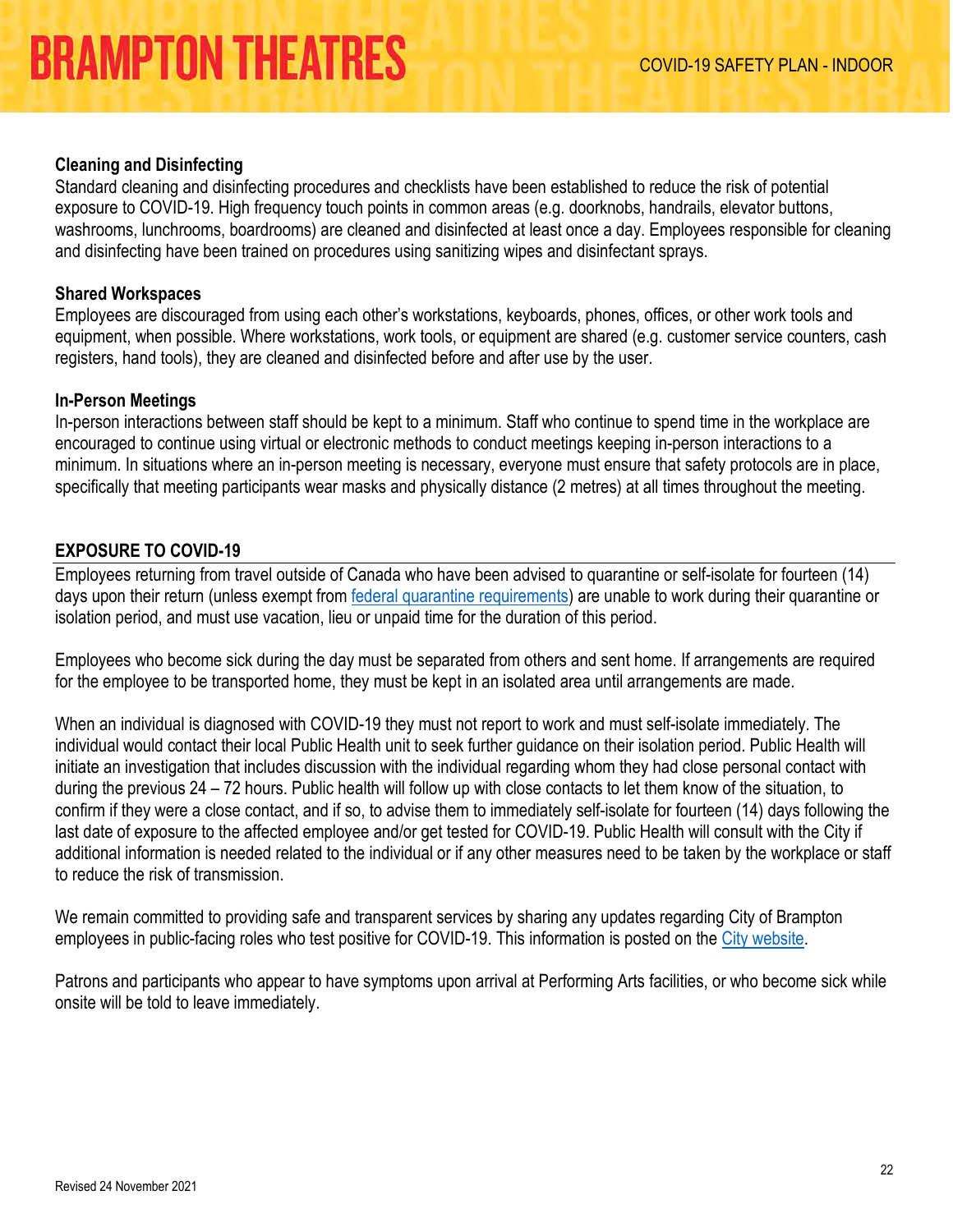#### <span id="page-22-0"></span>**RISK MANAGEMENT**

#### **Processes and Training**

Corporate policies and Standard Operating Procedures (SOPs) must be updated or developed to include the appropriate practices during COVID-19, including:

- Education and training for all employees on COVID-19 related policies, guidelines and SOPs
- Limitations for non-essential travel between worksites or to other locations
- Time off or requested leaves
- Alternate or flexible work arrangements
- Records and/or logs of all non-City employees visiting locations or sites
- Privacy protection for City staff and/or third parties
- Reporting protocol for concerns or refusal to work
- Regular audits for compliance/adherence to protocols
- Ongoing maintenance and inspections
- Staggered staff scheduling
- Regular review and updates of policies and procedures to ensure compliance with legislative requirements

#### **Customer Service**

The City has created the *Ensuring Customer Service in a Safe and Positive Manner as We Reopen* resource to provide instruction to employees on how to safely serve customers in light of the mandatory mask by-law for wearing masks at all indoor public spaces. This document focuses on education first, with enforcement to be deployed only as a last resort option.

#### **Contractor Management**

The City has created the *COVID-19 Contractor Management Program* to help ensure contractors are aware of and adhering to public health requirements regarding COVID-19 in City workplaces. This document focuses on establishing responsibilities, managing service contractors/consultants/suppliers, the City's COVID-19 protocols, facilitating site visits, and receiving deliveries. Additional facility-specific details will be provided to contractors working at Performing Arts facilities.

#### **Health and Well-being**

<span id="page-22-1"></span>The City is committed to supporting leaders and employees to prioritize their and others' health and well-being during the return to work. Strategies include the Employee Family Assistance Program and the Health and Well-being service catalogue.